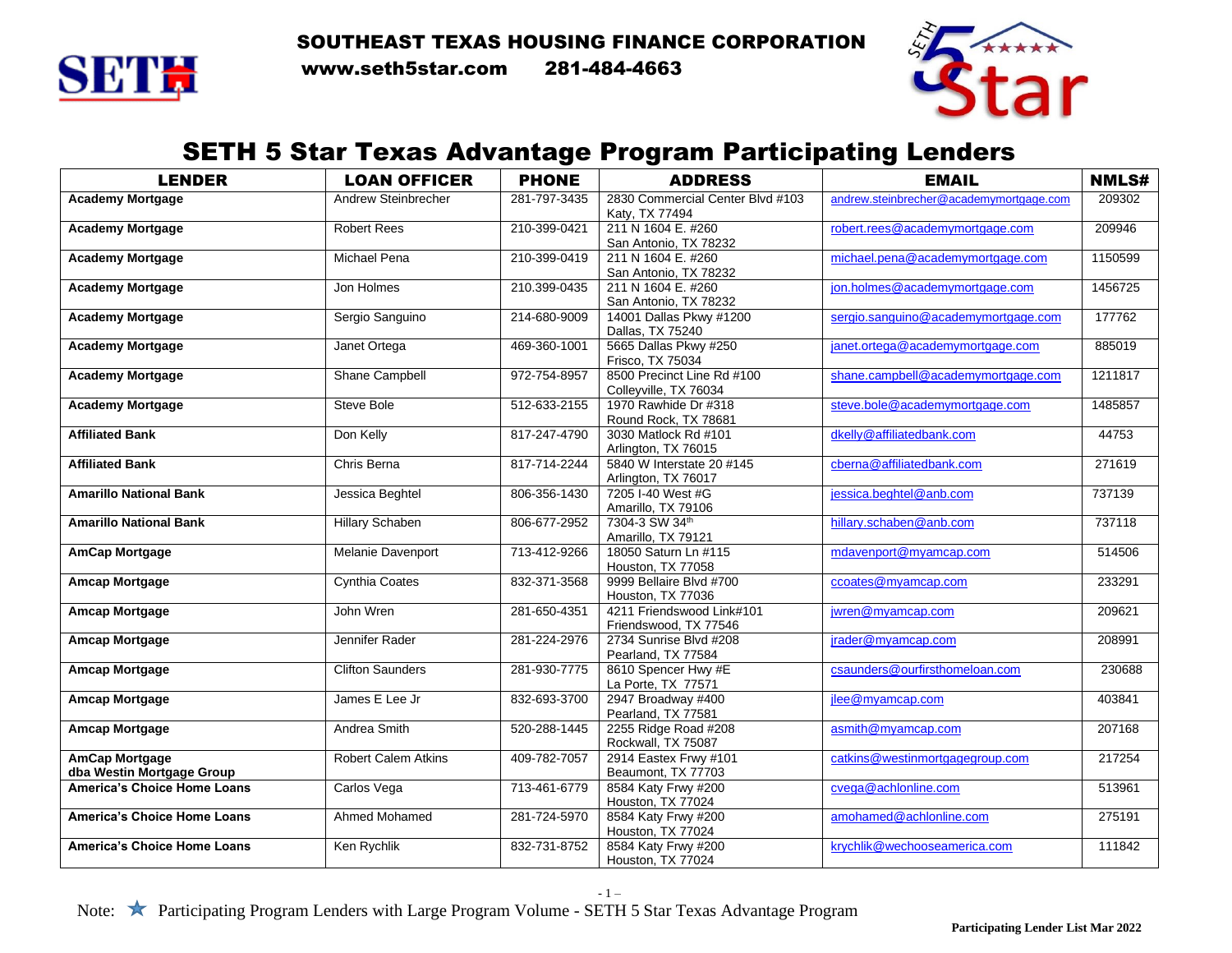

www.seth5star.com 281-484-4663

| <b>America's Choice Home Loans</b>        | Joseph A Davis            | 713-821-9735 | 8584 Katy Frwy #200                | jdavis@wechooseamerica.com       | 268246  |
|-------------------------------------------|---------------------------|--------------|------------------------------------|----------------------------------|---------|
|                                           |                           |              | Houston, TX 77024                  |                                  |         |
| <b>AmericanBank</b>                       | Monique Espinosa          | 361-653-5383 | 5033 Saratoga Blvd                 | moniquee@americanbak.com         | 613885  |
|                                           |                           |              | Corpus Christi, TX 78413           |                                  |         |
| <b>American National Bank &amp; Trust</b> | <b>Brad Davidson</b>      | 940-397-2320 | 1920 Elmwood N Ave                 | bradd@amnat.com                  | 911514  |
|                                           |                           |              | Wichita Falls, TX 76308            |                                  |         |
| <b>American National Bank &amp; Trust</b> | <b>Chris Rogers</b>       | 940-397-2492 | 1920 Elmwood N Ave                 | chrisr@amnat.com                 | 525021  |
|                                           |                           |              | Wichita Falls, TX 76308            |                                  |         |
| <b>American National Bank &amp; Trust</b> | <b>Caroline Groves</b>    | 940-397-2377 | 1920 Elmwood N Ave                 | carolineg@amnat.com              | 1105394 |
|                                           |                           |              | Wichita Falls, TX 76308            |                                  |         |
| <b>American National Bank &amp; Trust</b> | Micha Lambeth             | 940-397-2405 | 1920 Elmwood N Ave                 | michal@amnat.com                 | 1019471 |
|                                           |                           |              | Wichita Falls, TX 76308            |                                  |         |
| <b>American National Bank &amp; Trust</b> | Benjamin Young            | 940-397-2335 | 1920 Elmwood N Ave                 | benjaminy@amnat.com              | 727533  |
|                                           |                           |              | Wichita Falls, TX 76308            |                                  |         |
| <b>American Pacific Mortgage</b>          | Damon Sorrell             | 832-956-6000 | 13100 Wortham Center Dr. Suite 125 | Damon.Sorrell@PreferredRate.com  | 1373448 |
|                                           |                           |              | Houston, TX 77065                  |                                  |         |
| <b>American National Bank &amp; Trust</b> | <b>Jill Winfrey</b>       | 214-974-6023 | 1500 W 7 <sup>th</sup> St          | jillw@amnat.com                  | 408703  |
|                                           |                           |              | Ft Worth, TX 76102                 |                                  |         |
| <b>Aspire Lending</b>                     | Jesse Wilde               | 210-488-4366 | 3512 Paesanos Pkwy #103            | jwilde@aspirelending.com         | 357100  |
|                                           |                           |              | Shavano Park, TX 78231             |                                  |         |
| <b>Atlantic Bay Mortgage Group</b>        | <b>Mary Maples</b>        | 713-553-6377 | 2600 South Shore Blvd #300         | marymaples@atlanticbay.com       | 404158  |
|                                           |                           |              | League City, TX 77573              |                                  |         |
| <b>Bank of Texas Mortgage</b>             | <b>Robert Guilhoux</b>    | 214-706-0315 | 7600 W Northwest Hwy               | rguilhoux@bankoftexas.com        | 1572688 |
|                                           |                           |              | Dallas, TX 75225                   |                                  |         |
| <b>Bank of Texas Mortgage</b>             | <b>Richard Martinez</b>   | 469-693-2305 | 3200 Heritage Trace Pkwy           | richard.martinez@bankoftexas.com | 621899  |
|                                           |                           |              | Ft. Worth, TX 76117                |                                  |         |
| <b>Bank of Texas Mortgage</b>             | Indy Sandhu               | 817-427-7446 | 500 Grapevine Hwy                  | isandhu@bankoftexas.com          | 621455  |
|                                           |                           |              | Hurst, TX 76054                    |                                  |         |
| <b>Bank of Texas Mortgage</b>             | Dan Lemieux               | 210-306-2404 | 9901 IH 10 West #100               | dlemieux@bankoftexas.com         | 621774  |
|                                           |                           |              | San Antonio, TX 78230              |                                  |         |
| <b>Bank of Texas Mortgage</b>             | Cori Scherer              | 713-357-2241 | 3009 Post Oak Blvd #1300           | cscherer@bankoftexas.com         | 1844912 |
|                                           |                           |              | Houston, TX 77056                  |                                  |         |
| <b>Bank of Texas Mortgage</b>             | <b>Tom Hallock</b>        | 512-527-6821 | 11044 Research Blvd Bldg C#100     | thallock@bankoftexas.com         | 621397  |
|                                           |                           |              | Austin, TX 78759                   |                                  |         |
| <b>Bank of Texas Mortgage</b>             | <b>Beth Nicoson</b>       | 512-527-6815 | 11044 Research Blvd Bldg C#100     | bnicoson@bankoftexas.com         | 621446  |
|                                           |                           |              | Austin, TX 78759                   |                                  |         |
| <b>Bank of Texas Mortgage</b>             | <b>Mark Wilkerson</b>     | 512-527-6818 | 11044 Research Blvd Bldg C#100     | mwilkerson@bankoftexas.com       | 364258  |
|                                           |                           |              | Austin, TX 78759                   |                                  |         |
| <b>Benchmark Ark-La-Tex</b>               | Alex Castillo             | 210-669-5858 | 9901 IH 10 West #8004              | alex.castillo@benchmark.us       | 232092  |
| $\bigstar$<br><b>Financial Services</b>   |                           |              | San Antonio, TX 78230              |                                  |         |
| <b>Benchmark Ark-La-Tex</b>               | Aaron Rue                 | 713-802-7045 | 9186 Katy Frwy #200                | Aaron.rue@benchmark.us           | 265716  |
| ★<br><b>Financial Services</b>            |                           |              | Houston, TX 77056                  |                                  |         |
|                                           |                           |              |                                    |                                  |         |
| <b>Benchmark Ark-La-Tex</b><br>$\bigstar$ | <b>Courtney Hunsucker</b> | 713-802-7021 | 9186 Katy Frwy #200                | Courtney.hunsucker@benchmark.us  | 268154  |
| <b>Financial Services</b>                 |                           |              | Houston, TX 77024                  |                                  |         |
| <b>Benchmark Ark-La-Tex</b><br>$\bigstar$ | Dawn Stewart              | 832-476-4171 | 9186 Katy Frwy #200                | Dawn.stewart@benchmark.us        | 896143  |
| <b>Financial Services</b>                 |                           |              | Houston, TX 77024                  |                                  |         |

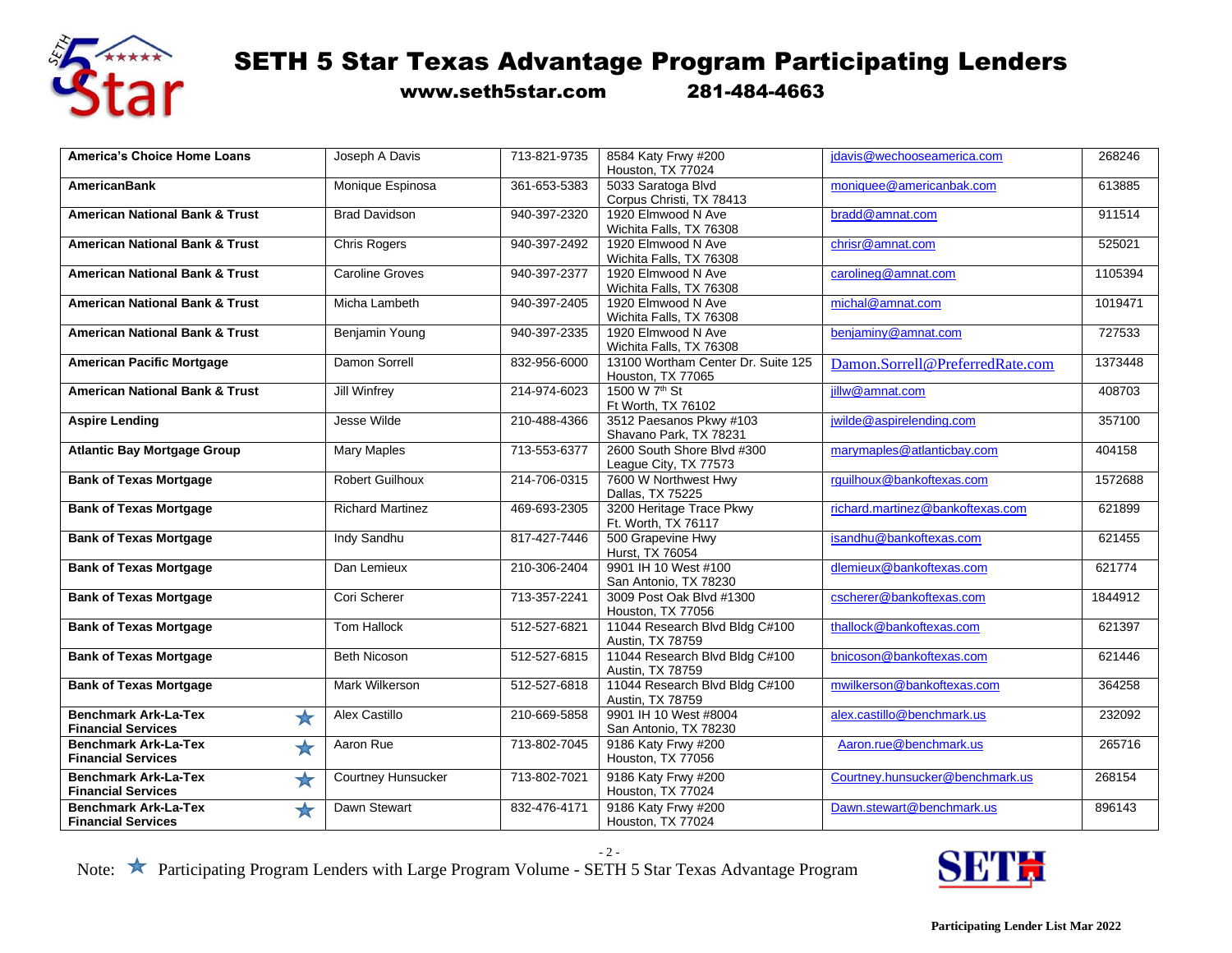

www.seth5star.com 281-484-4663

| <b>Benchmark Ark-La-Tex</b>                              | Leighanne Mitchell<br>$\star$       | 713-802-7036 | 9186 Katy Frwy #200                                 | Leighanne.mitchell@benchmark.us       | 1098710  |
|----------------------------------------------------------|-------------------------------------|--------------|-----------------------------------------------------|---------------------------------------|----------|
| <b>Financial Services</b>                                |                                     |              | Houston, TX 77024                                   |                                       |          |
| <b>Benchmark Ark-La-Tex</b><br><b>Financial Services</b> | <b>Hunter Nevotti</b><br>$\bigstar$ | 713-802-7043 | 9186 Katy Frwy #200<br>Houston, TX 77024            | Hunter.nevotti@benchmark.us           | 1235544  |
| <b>Benchmark Ark-La-Tex</b><br><b>Financial Services</b> | <b>Billy Greer</b><br>$\bigstar$    | 713-802-7041 | 9186 Katy Frwy #200<br>Houston, TX 77024            | billy.greer@benchmark.us              | 924928   |
| <b>Benchmark Ark-La-Tex</b>                              | Kim Tran<br>$\bigstar$              | 832-654-5324 | 5160 Tennyson Pkwy #2000W                           | Kim.tran@benchmark.us                 | 375813   |
| <b>Financial Services</b>                                |                                     |              | Plano, TX 75024                                     |                                       |          |
| <b>Benchmark Ark-La-Tex</b><br><b>Financial Services</b> | Nikki Thompson<br>$\bigstar$        | 432-897-4577 | 3211 W Wadley #14<br>Midland, TX 79707              | nikki.thompson@benchmark.us           | 809823   |
| <b>Benchmark Ark-La-Tex</b><br><b>Financial Services</b> | $\bigstar$<br>Sarai Torres          | 432-257-3431 | 4555 E University Blvd #D5<br>Odessa, TX 79762      | sarai.torres@benchmark.us             | 809188   |
| <b>Cadence Bank</b>                                      | <b>Kari Mays</b>                    | 979-299-3066 | 130 Parking Way #130A                               | kari.mays@bxs.com                     | 1113189  |
|                                                          |                                     |              | Lake Jackson, TX 77566                              |                                       |          |
| <b>Cadence Bank</b>                                      | <b>Kellie Mays</b>                  | 979-299-3066 | 130 Parking Way #130A<br>Lake Jackson, TX 77566     | kellie.mays@bxs.com                   | 18725989 |
| <b>Cadence Bank</b>                                      | Chelsea Gotcher                     | 979-299-3066 | 130 Parking Way #130A                               | chelsea.gotcher@bxs.com               | 2006305  |
|                                                          |                                     |              | Lake Jackson, TX 77566                              |                                       |          |
| <b>Caliber Home Loans</b>                                | Shelley Lamb                        | 504-554-1554 | 6620 Cypresswood Dr #150<br>Spring, TX 77379        | shelley.lamb@caliberhomeloans.com     | 108865   |
| <b>Caliber Home Loans</b>                                | <b>Charlie Scoville</b>             | 281-547-6705 | 6620 Cypresswood Dr #150<br>Spring, TX 77379        | charlie.scoville@caliberhomeloans.com | 1122651  |
| <b>Caliber Home Loans</b>                                | Nathan Wilson                       | 346-772-3413 | 1106 S Friendswood Dr #A<br>League City, TX 77546   | nathan.wilson@caliberhomeloans.com    | 331333   |
| <b>Caliber Home Loans</b>                                | <b>Jerry Scott</b>                  | 469-513-7800 | 5950 Sherry Lane #415<br>Dallas, TX 75225           | jerry.scott@caliberhomeloans.com      | 184049   |
| <b>Caliber Home Loans</b>                                | JoAnn Lopez                         | 832-326-2974 | 6620 Cypresswood Drive Suite 150<br>Spring TX 77379 | joann.lopez@caliberhomeloans.com      | 327118   |
| <b>Capstar Lending, LLC</b>                              | Nora Slyter                         | 512-757-2713 | 6836 Austin Center Blvd #110<br>Austin, TX 78731    | nora.slyter@capstarlending.com        | 216612   |
| <b>Capstar Lending, LLC</b>                              | <b>Michael Scott</b>                | 512-459-2419 | 6836 Austin Center Blvd #110<br>Austin, TX 78731    | michael.scott@capstarlending.com      | 216603   |
| <b>Capstar Lending, LLC</b>                              | <b>Todd Kurio</b>                   | 512-459-2405 | 6836 Austin Center Blvd #110<br>Austin, TX 78731    | todd.kurio@capstarlending.com         | 216616   |
| <b>Cardinal Financial Company</b>                        | Jordan O'Brien                      | 949-302-0988 | 5001 Spring Valley Rd #500W<br>Dallas, TX 75244     | iordan.obrien@CardinalFinancial.com   | 1108451  |
| <b>Cardinal Financial Company</b>                        | Jill Clifton                        | 469-299-4618 | 6031 Connection Dr #700<br>Irving, TX 75039         | jill.clifton@cardinalfinancial.com    | 237394   |
| <b>Cardinal Financial Company</b>                        | Kyle Shuman                         | 806-451-5021 | 6031 Connection Dr #700<br>Irving, TX 75039         | kyle.shuman@cardinalfinancial.com     | 871087   |
| <b>Cardinal Financial Company</b>                        | <b>Aubrey Miller</b>                | 817-793-8288 | 5055 W Park Blvd #300<br>Plano, TX 75093            | aubrey.miller@cardinalfinancial.com   | 1039583  |
| <b>Certainty Home Loans</b>                              | Jennifer Perrin                     | 361-438-6640 | 321 Texan Trail #220<br>Corpus Christi, TX 78411    | jperrin@certaintyhomeloans.com        | 239182   |
| <b>Certainty Home Loans</b>                              | <b>Ricki Whittle</b>                | 361-658-9003 | 5151 Flynn Pkwy #312<br>Corpus Christi, TX 78418    | rwhittle@certaintyhomeloans.com       | 232181   |

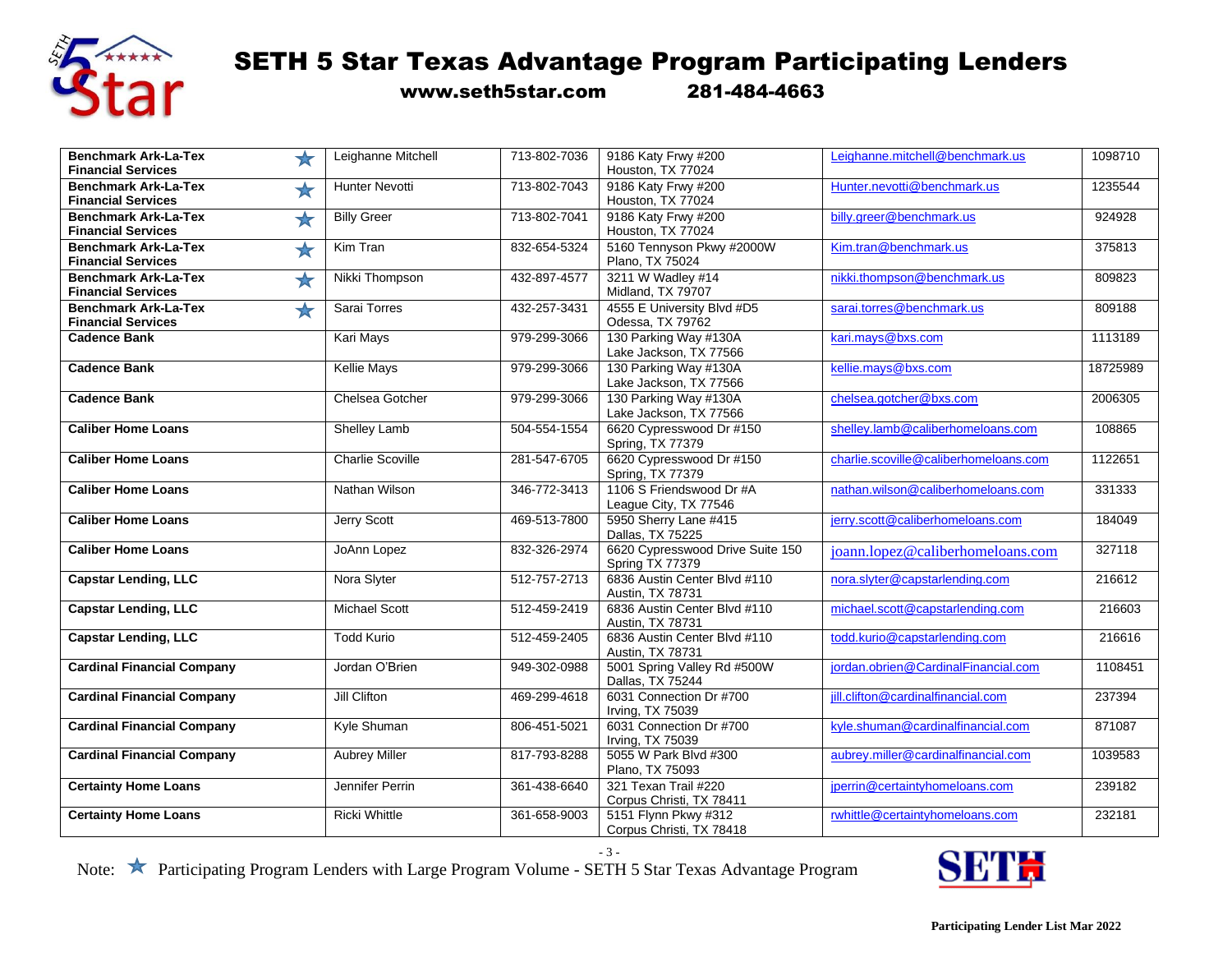

www.seth5star.com 281-484-4663

| <b>Certainty Home Loans</b>                | Laura Goodrich         | 361-360-2165           | 5402 S Staples #102                                      | Igoodrich@certaintyhomeloans.com | 292102  |
|--------------------------------------------|------------------------|------------------------|----------------------------------------------------------|----------------------------------|---------|
|                                            |                        |                        | Corpus Christi, TX 78411                                 |                                  |         |
| <b>Certainty Home Loans</b>                | <b>Thomas Sarpolus</b> | 832-277-4408           | 18050 Saturn Ln #280<br>Houston, TX 77058                | tsarpolus@certaintyhomeloans.com | 1205201 |
| <b>Certainty Home Loans</b>                | Thomas Brown           | 713-252-4322           | 18050 Saturn Ln #280<br>Houston, TX 77058                | tbrown@certaintyhomeloans.com    | 1220498 |
| <b>Certainty Home Loans</b>                | <b>Arturo Ramirez</b>  | 210-723-7614           | 13750 San Pedro Ave #530<br>San Antonio, TX 78232        | aramirez@certaintyhomeloans.com  | 514518  |
| <b>Certainty Home Loans</b>                | Robert Alameda         | 210-545-9300           | 13750 San Pedro Ave #530<br>San Antonio, TX 78232        | ralameda@certaintyhomeloans.com  | 209621  |
| <b>Certainty Home Loans</b>                | Vanya Griffith         | 903-815-2372           | 2612 Loy Lake Rd #300<br>Sherman, TX 75090               | vgriffith@certaintyhomeloans.com | 985977  |
| <b>Certainty Home Loans</b>                | Mardi White            | 817-291-1117           | 700 Highlander Blvd #100<br>Arlington, TX 76015          | mwhite@certaintyhomeloans.com    | 463824  |
| <b>Certainty Home Loans</b>                | <b>Mike Turk</b>       | 682-433-5101           | 700 Highlander Blvd #100<br>Arlington, TX 76015          | mturk@certaintyhomeloans.com     | 219193  |
| <b>Certainty Home Loans</b>                | Liz Rippetoe           | 682-433-5100           | 1751 River Run #200<br>Fort Worth, TX 76107              | Irippetoe@certaintyhomeloans.com | 291659  |
| <b>Certainty Home Loans</b>                | <b>Charlie Waller</b>  | 972-839-4502           | 201 N Ballard St #105<br><b>Wylie, TX 75098</b>          | cwaller@certaintyhomeloans.com   | 231162  |
| <b>Cherry Creek Mortgage</b><br>$\bigstar$ | <b>Todd Nunis</b>      | 817-291-1350           | 8074 Precinct Line Rd<br>Colleyville, TX 76034           | tnunis@ccmclending.com           | 134294  |
| <b>CMG Financial</b><br>$\bigstar$         | Carlo Colantonio       | 210-801-8801           | 16414 San Pedro Ave #600<br>San Antonio, TX 78232        | ccolantonio@cmgfi.com            | 337702  |
| <b>CMG Financial</b><br>$\bigstar$         | Sarah Morris           | 512-874-3756           | 1206 W Slaughter Ln<br>Austin, TX 78748                  | smorris@cmgfi.com                | 1180861 |
| <b>CMG Financial</b><br>$\star$            | <b>Mike Harrell</b>    | 512-657-8284           | 12325 Hymeadow Dr Bldg #3<br>Suite #200 Austin, TX 78750 | mharrell@cmgfi.com               | 276766  |
| <b>CMG Financial</b><br>$\bigstar$         | Angie Bacon            | 832-592-2524           | 2253 N Loop West #B<br><b>Conroe, TX 77304</b>           | abacon@cmgfi.com                 | 199865  |
| ☆<br><b>CMG Financial</b>                  | Valerie Attaya         | 832-592-2523           | 2253 N Loop West #B<br><b>Conroe, TX 77304</b>           | vattaya@cmgfi.com                | 217838  |
| <b>CMG Financial</b><br>$\bigstar$         | Darrell Karnoff        | 832-449-2260           | 200 Valleywood B400<br>The Woodlands, TX 77380           | dkarnopp@cmgfi.com               | 294512  |
| <b>CMG Financial</b><br>$\bigstar$         | Jennifer Contella      | 832-592-2533           | 17198 W FM 1097 Road<br>Montgomery, TX 77356             | jcontella@cmgfi.com              | 1489702 |
| <b>Colonial National Mortgage</b>          | Allin Nguyen           | 512-682-0561           | 8140 N Mopac Expy Bldg 4, #130<br>Austin, TX 78759       | allin.nguyen@gocolonial.com      | 462363  |
| <b>Colonial National Mortgage</b>          | Karen Lee Murray       | 817-282-8892           | 1500 South Stemmons Frwy<br>Lewisville, TX 75067         | karen.murray@gocolonial.com      | 1074236 |
| <b>Cornerstone Home Lending</b>            | <b>Bertha Casas</b>    | 713-353-7560<br>x10260 | 1177 West Loop South #200<br>Houston, TX 77027           | bcasas@houseloan.com             | 2258    |
| <b>CrossCountry Mortgage</b>               | Jill Johnson           | 512-797-5058           | 8800 Business Park Dr #200<br>Austin, TX 78759           | jjohnson@myccmortgage.com        | 391015  |
| <b>CrossCountry Mortgage</b>               | Jason Sigueiros        | 512-709-3391           | 8800 Business Park Dr #200<br>Austin, TX 78759           | jsiqueiros@myccmortgage.com      | 1069192 |

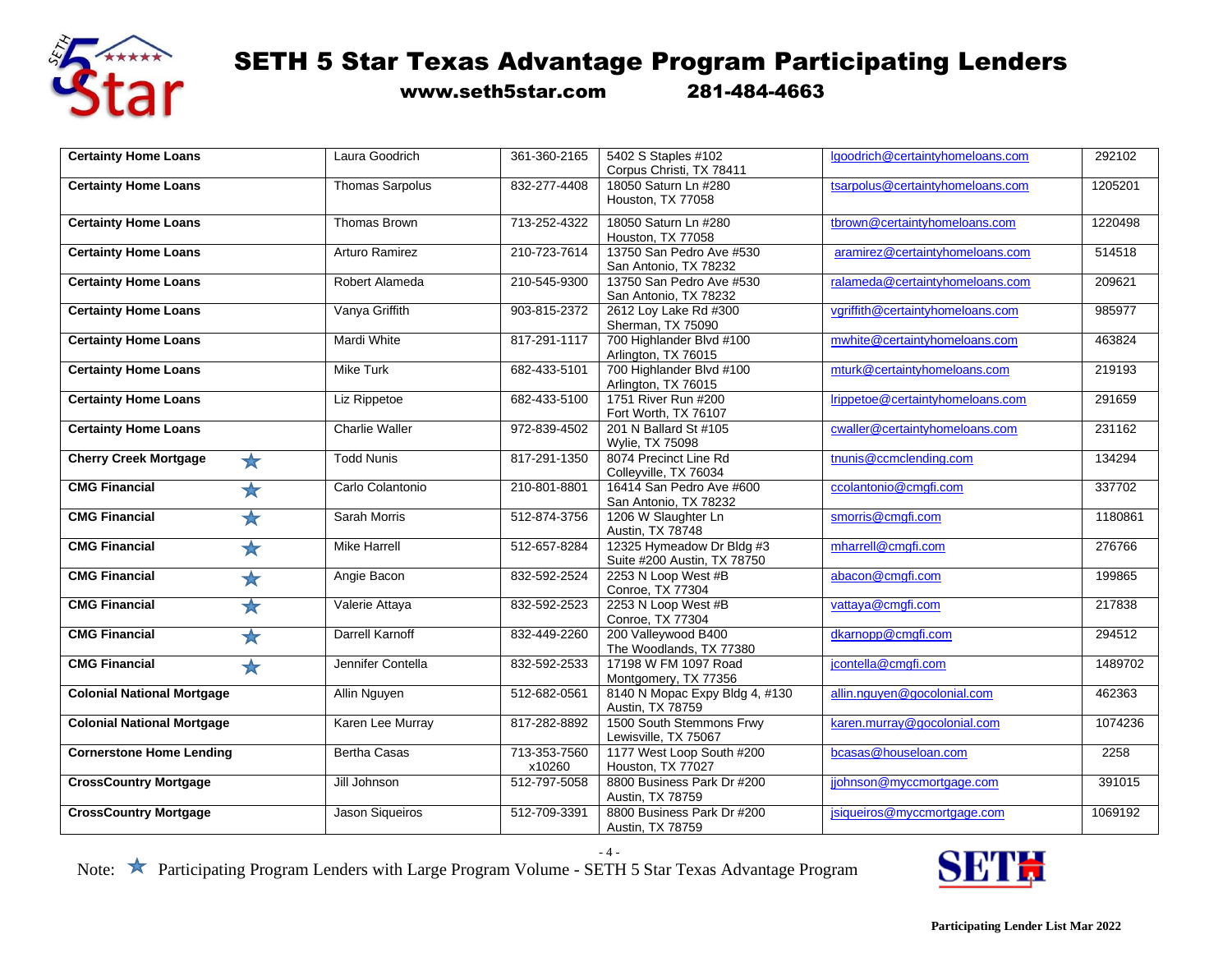

www.seth5star.com 281-484-4663

| <b>CrossCountry Mortgage</b>           | <b>Cliff Saunders</b>     | 281-978-2106 | 5000 Legacy Drive #160&170, Plano,<br>TX 75024       | clifton@myccmortgage.com         | 230688  |
|----------------------------------------|---------------------------|--------------|------------------------------------------------------|----------------------------------|---------|
| <b>DHI Mortgage</b>                    | Ben Attaway               | 936-777-6707 | 400 Carriage Hills Blvd #300                         | bjattaway@dhimortgage.com        | 211546  |
| <b>DHI Mortgage</b>                    | Brenda Langston           | 936-777-6741 | Conroe, TX 77384<br>400 Carriage Hills Blvd #300     | blangston@dhimortgage.com        | 354901  |
|                                        |                           |              | Conroe, TX 77384                                     |                                  |         |
| <b>DHI Mortgage</b>                    | Courtney Johnson          | 817-230-0700 | 6761 North Frwy #B                                   | cejohnson@dhimortgage.com        | 881273  |
|                                        |                           |              | Ft Worth, TX 76131                                   |                                  |         |
| <b>DHI Mortgage</b>                    | Summer Crown              | 512-257-5629 | 10700 Pecan Park Blvd 200<br>Austin, TX 78750        | cpcrown@dhimortgage.com          | 399033  |
| <b>DHI Mortgage</b>                    | Nicholas Koshell          | 512-569-8890 | 10700 Pecan Park Blvd 200                            | nkoshell@dhimortgage.com         | 209188  |
|                                        |                           |              | Austin, TX 78750                                     |                                  |         |
| <b>DHI Mortgage</b>                    | Norma Guerrero Cowes      | 512-533-1312 | 10700 Pecan Park Blvd 200                            | Nguerrero-cowes@dhimortgage.com  | 211327  |
|                                        |                           |              | Austin, TX 78750                                     |                                  |         |
| <b>DHI Mortgage</b>                    | Dorothy Amburn            | 214-607-4321 | 4312 Miller Rd                                       | dmsamburn@dhimortgage.com        | 621136  |
|                                        |                           |              | Rowlett, TX 75088                                    |                                  |         |
| <b>DHI Mortgage</b>                    | Jeffery "Russ" Hallford   | 214-535-1906 | 4312 Miller Rd                                       | jrhallford@dhimortgage.com       | 304799  |
| <b>DHI Mortgage</b>                    | Ali Makhani               | 214-601-3214 | Rowlett, TX 75088<br>4312 Miller Rd                  | smakhani@dhimortgage.com         | 383313  |
|                                        |                           |              | Rowlett, TX 75088                                    |                                  |         |
| <b>DHI Mortgage</b>                    | Siobhan "Vonnie" Costello | 469-443-5888 | 4312 Miller Rd                                       | sicostello@dhimortgage.com       | 1085928 |
|                                        |                           |              | Rowlett, TX 75088                                    |                                  |         |
| <b>DHI Mortgage</b>                    | <b>Matthew Mosier</b>     | 214-607-4321 | 4312 Miller Rd                                       | mmosier@dhimortgage.com          | 246907  |
|                                        |                           |              | Rowlett, TX 75088                                    |                                  |         |
| <b>DHI Mortgage</b>                    | <b>Kevin Conners</b>      | 214-557-9045 | 4312 Miller Rd                                       | ktconnors@dhimortgage.com        | 269790  |
|                                        |                           |              | <b>Rowlett, TX 75088</b>                             |                                  |         |
| <b>DHI Mortgage</b>                    | <b>Justin Kassise</b>     | 210-582-0786 | 211 N Loop 1604 E #100                               | jakassise@dhimortgage.com        | 959934  |
| <b>Diamond Residential Mortgage</b>    | Joe Jeffries              | 210-468-7116 | San Antonio, TX 78232<br>7800 IH-10 West #105        | joe.jeffries@drmconline.com      | 621746  |
|                                        |                           |              | San Antonio, TX 78230                                |                                  |         |
| Draper and Kramer Mortgage Corp        | Debbie Villarreal         | 210-988-1435 | 3512 Paesano Pkwy #301                               | Debbie.Villarreal@DKmortgage.com | 463824  |
|                                        |                           |              | San Antonio, TX 78231                                |                                  |         |
| <b>Draper and Kramer Mortgage Corp</b> | Lionel Garcia             | 210-988-1438 | 3512 Paesano Pkwy #301                               | Lionel.Garcia@DKmortgage.com     | 850293  |
|                                        |                           |              | San Antonio, TX 78231                                |                                  |         |
| <b>Draper and Kramer Mortgage Corp</b> | <b>Tony Artis</b>         | 210-988-1423 | 3512 Paesano Pkwy #301                               | Tony.Artis@DKmortgage.com        | 906262  |
|                                        |                           |              | San Antonio, TX 78231                                |                                  |         |
| <b>Draper and Kramer Mortgage Corp</b> | <b>Tracy Williams</b>     | 210-988-1441 | 3512 Paesano Pkwy #301                               | Tracy.Williams@DKmortgage.com    | 846591  |
| <b>Draper and Kramer Mortgage Corp</b> | Michael Blackshear        | 512-759-6885 | San Antonio, TX 78231<br>7000 North Mopac Expy #2153 | Mike.Blackshear@dkmortgage.com   | 861815  |
|                                        |                           |              | Austin, TX 78731                                     |                                  |         |
| Draper and Kramer Mortgage Corp        | Kirt Gustafson            | 512-759-6884 | 7000 North Mopac Expy #2153                          | Kirt.Gustafson@DKmortgage.com    | 269974  |
|                                        |                           |              | Austin, TX 78731                                     |                                  |         |
| <b>Envoy Mortgage</b>                  | Jonathan Koester          | 832-310-3760 | 10496 Katy Frwy #150                                 | jkoester@envoymortgage.com       | 136819  |
|                                        |                           |              | Houston, TX 77043                                    |                                  |         |
| <b>Envoy Mortgage</b>                  | George Hermes             | 713-993-2223 | 5100 Westheimer Rd #500                              | ghermes@envoymortgage.com        | 226597  |
|                                        |                           | 281-361-5363 | Houston, TX 77056<br>1404-A Stonehollow Dr #B        | Ireyes@envoymortgage.com         | 230387  |
| <b>Envoy Mortgage</b>                  | Lydia Reyes               |              |                                                      |                                  |         |

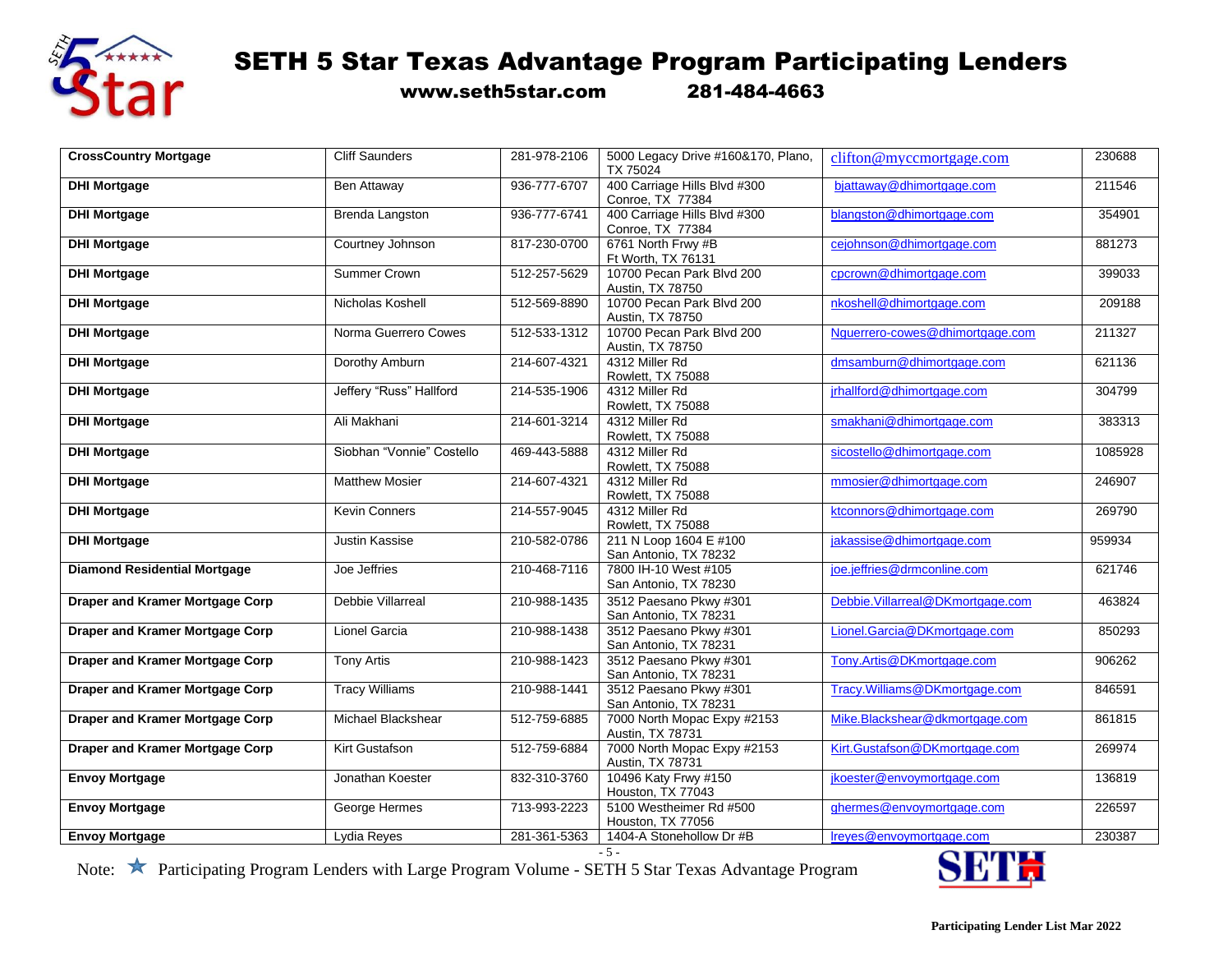

www.seth5star.com 281-484-4663

|                                     |                        |              | Kingwood, TX 77339            |                               |         |
|-------------------------------------|------------------------|--------------|-------------------------------|-------------------------------|---------|
| <b>Envoy Mortgage</b>               | <b>Bill Schultz</b>    | 281-705-5908 | 9595 Six Pines Dr #8210       | bschultz@envoymortgage.com    | 235417  |
|                                     |                        |              | The Woodlands, TX 77380       |                               |         |
| <b>Fairway Independent Mortgage</b> | Kristi Freeman         | 281-703-4528 | 1718 Humble Place Dr          | kristif@fairwaymc.com         | 265229  |
|                                     |                        |              | Humble, TX 77338              |                               |         |
| <b>Fairway Independent Mortgage</b> | Louis Vogtman          | 281-507-8798 | 12603 SW Frey #688            | louisv@fairwaymc.com          | 1313424 |
|                                     |                        |              | Stafford, TX 77477            |                               |         |
| <b>Fairway Independent Mortgage</b> | <b>Steven Curtis</b>   | 832-510-0987 | 711 Bay Area Blvd #450        | curtisteam@fairwaymc.com      | 300157  |
|                                     |                        |              | Webster, TX 77598             |                               |         |
| <b>Fairway Independent Mortgage</b> | Katrinia McGuire       | 281-723-9733 | 105 Hunters Ln #106           | fundingdreams@KLMcGuire.com   | 217252  |
|                                     |                        |              | Friendswood, TX 77546         |                               |         |
| <b>Fairway Independent Mortgage</b> | Mike Gonzalez          | 713-501-1004 | 105 Hunters Ln #106           | mike.gonzalez@fairwaymc.com   | 1172683 |
|                                     |                        |              | Friendswood, TX 77546         |                               |         |
| <b>Fairway Independent Mortgage</b> | Jason Holter           | 281-819-2102 | 105 Hunters Ln #106           | jason@houstonmtg.com          | 230741  |
|                                     |                        |              | Friendswood, TX 77546         |                               |         |
| Fairway Independent Mortgage        | Angela Tritter         | 713-822-6314 | 4801 Woodway Dr #300          | Angela.tritter@fairwaymc.com  | 1687664 |
|                                     |                        |              | Houston, TX 77056             |                               |         |
| <b>Fairway Independent Mortgage</b> | Minerva Simpson        | 956-440-1521 | 1805 N. Stuart Place Rd #A    | minervas@fairwaymc.com        | 226069  |
|                                     |                        |              | Harlingen, TX 78552           |                               |         |
| Fairway Independent Mortgage        | Kathleen Simpson       | 956-554-7002 | 3401 Old Hwy 77 #D            | kathleens@fairwaymc.com       | 226515  |
|                                     |                        |              | Brownsville, TX 78520         |                               |         |
| <b>Fairway Independent Mortgage</b> | <b>Brad Dragoo</b>     | 254-534-0036 | 2116 W. Avenue H              | bdragoo@fairwaymc.com         | 270043  |
|                                     |                        |              | Temple, TX 76504              |                               |         |
| <b>Fairway Independent Mortgage</b> | Alisa Ellis            | 254-634-8886 | 2212 Sunny Ln                 | alisae@fairwaymc.com          | 896739  |
|                                     |                        |              | Killeen, TX 76541             |                               |         |
| <b>Fairway Independent Mortgage</b> | MaryAnn Comparin Jones | 817-812-2284 | 32 Village Ln #250            | maryannc@fairwaymc.com        | 216842  |
|                                     |                        |              | Colleyville, TX 76034         |                               |         |
| <b>Fairway Independent Mortgage</b> | <b>Shelly Connell</b>  | 469-200-4169 | 1011 Surrey Dr #200           | shelleyc@fairwaymc.com        | 286220  |
|                                     |                        |              | Flower Mound, TX 75022        |                               |         |
| <b>Fairway Independent Mortgage</b> | Henri Friloux          | 972-365-5478 | 2500 Lakeside Pkwy #130       | henrif@fairwaymc.com          | 77260   |
|                                     |                        |              | Flower Mound, TX 75022        |                               |         |
| <b>Fairway Independent Mortgage</b> | <b>Tracey Brown</b>    | 214-906-6230 | 2500 Lakeside Pkwy #130       | tracey.brown@fairwaymc.com    | 190328  |
|                                     |                        |              | Flower Mound, TX 75022        |                               |         |
| <b>Fairway Independent Mortgage</b> | Dawn Champagne         | 469-209-7509 | 2624 Long Prairie Rd          | dawnc@fairwaymc.com           | 1164243 |
|                                     |                        |              | Flower Mound, TX 75022        |                               |         |
| <b>Fairway Independent Mortgage</b> | Amy Jaynes             | 469-396-3278 | 3550 Parkwood Blvd #703       | amyj@fairwaymc.com            | 729848  |
|                                     |                        |              | Frisco, TX 75034              |                               |         |
| <b>Fairway Independent Mortgage</b> | Douglas Gott           | 817-791-4251 | 307 S McDonald St #100        | doug.gott@fairwaymc.com       | 203912  |
|                                     |                        |              | McKinney, TX 75069            |                               |         |
| Fairway Independent Mortgage        | Artis Alexander        | 254-295-0905 | 127 Lake Rd #300              | artis.alexander@fairwaymc.com | 1461251 |
|                                     |                        |              | Belton, TX 76513              |                               |         |
| <b>First Bank</b>                   | Andrea Holt            | 940-264-8015 | 2801 Midwestern Pkwy Ste. 200 | aholt@firstbankweb.com        | 335843  |
|                                     |                        |              | Wichita Falls, TX 76308       |                               |         |
| <b>First Bank</b>                   | Jenny Goddard          | 469-277-3536 | 4500 Eldorado Pkwy #1200      | jgoddard@firstbankweb.com     | 279354  |
|                                     |                        |              | McKinney, TX 75070            |                               |         |
| <b>First Choice Loan Services</b>   | Chris Pedison          | 903-215-3226 | 15303 Dallas Parkway #150     | cpedison@fcbmtg.com           | 272747  |
|                                     |                        |              | Addison, TX 75001             |                               |         |

- 6 -

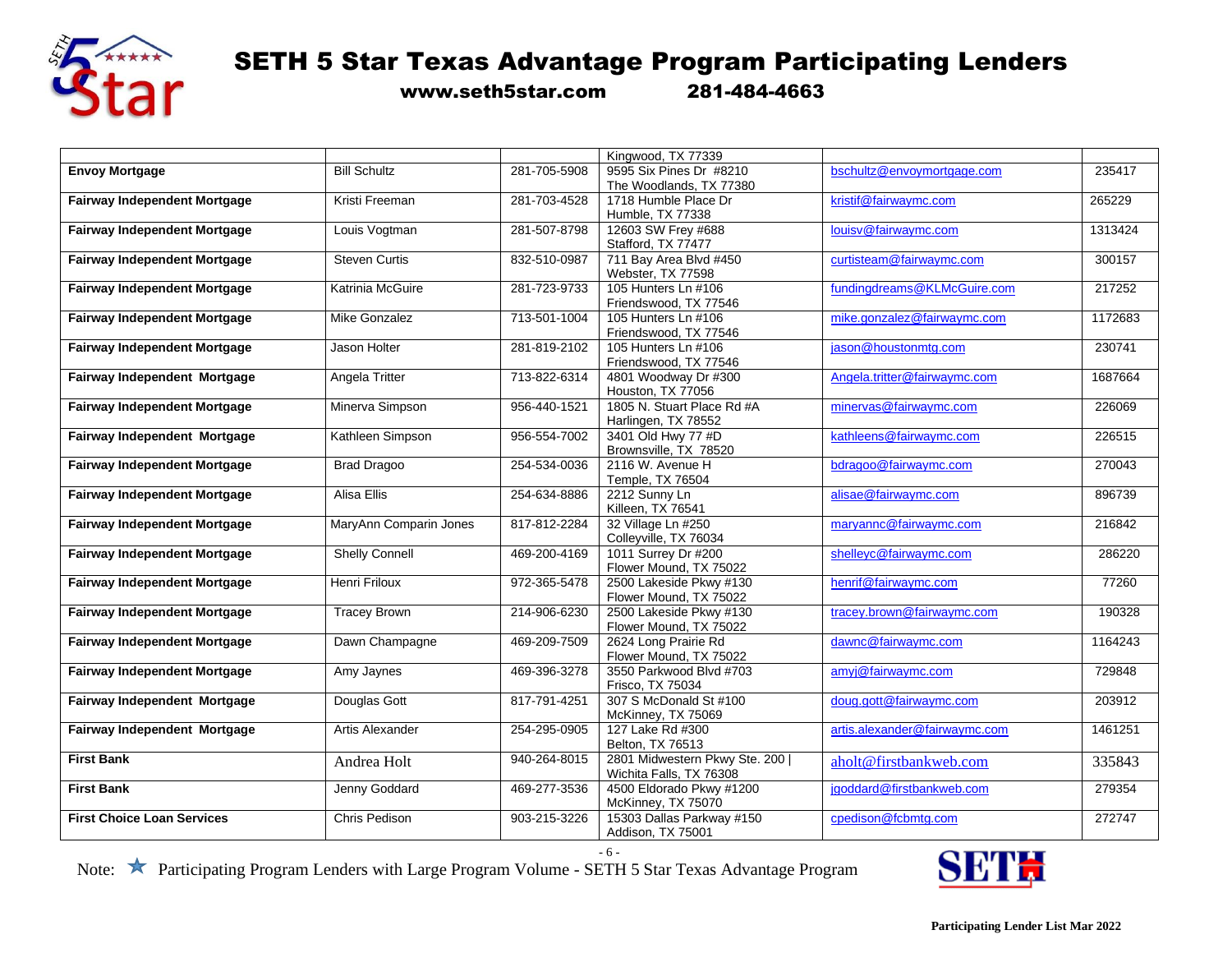

## $\overbrace{ }$  SETH 5 Star Texas Advantage Program Participating Lenders

www.seth5star.com 281-484-4663

| <b>First Community Bank of Texas</b>                                 | <b>Melba Carrales</b>  | 361-993-9703 | 5406 Everhart Rd                          | mcarrales@fcbot.com  | 472664  |
|----------------------------------------------------------------------|------------------------|--------------|-------------------------------------------|----------------------|---------|
|                                                                      |                        |              | Corpus Christi, TX 78411                  |                      |         |
| <b>First Community Bank of Texas</b>                                 | <b>Susan Geissel</b>   | 361-993-9703 | 5406 Everhart Rd                          | sgeissel@fcbot.com   | 512560  |
|                                                                      |                        |              | Corpus Christi, TX 78411                  |                      |         |
| <b>First Community Bank of Texas</b>                                 | Karen Stipp            | 361-993-9703 | 5406 Everhart Rd                          | kstipp@fcbot.com     | 489383  |
|                                                                      |                        |              | Corpus Christi, TX 78411                  |                      |         |
| <b>First Community Bank of Texas</b>                                 | Jessica De La Garza    | 361-993-9703 | 5406 Everhart Rd                          | jdelagarza@fcbot.com | 293631  |
|                                                                      |                        |              | Corpus Christi, TX 78411                  |                      |         |
| First Financial Mortgage a division of                               | Corie O'Connor         | 325-627-7626 | 5257 Buffalo Gap Rd                       | coconnor@ffin.com    | 493114  |
| First Financial Bank, N.A.                                           |                        |              | Abilene, TX 79606                         |                      |         |
| First Financial Mortgage a division of                               | Janet O'Dell           | 325-627-7616 | 5257 Buffalo Gap Rd                       | jodell@ffin.com      | 493115  |
| First Financial Bank, N.A.                                           |                        |              | Abilene, TX 79606                         |                      |         |
| First Financial Mortgage a division of                               | Sarah Beall            | 325-627-7670 | 5257 Buffalo Gap Rd                       | sbeall@ffin.com      | 1010897 |
| <b>First Financial Bank, N.A.</b>                                    |                        |              | Abilene, TX 79606                         |                      |         |
| First Financial Mortgage a division of                               | Robert Brennan         | 936-525-2204 | 1800 W White Oak Terrace                  | bbrennan@ffin.com    | 286759  |
| First Financial Bank, N.A.                                           |                        |              | <b>Conroe, TX 77304</b>                   |                      |         |
| First Financial Mortgage a division of                               | <b>Candice Kanady</b>  | 254-629-6147 | 201 E Main                                | ckanady@ffin.com     | 492139  |
| First Financial Bank, N.A.                                           |                        |              | Eastland, TX 76448                        |                      |         |
| First Financial Mortgage a division of                               | Kami Graves            | 817-410-2944 | 4105 S Bowen Rd                           | kgraves@ffin.com     | 81246   |
| First Financial Bank, N.A.                                           |                        |              | Arlington, TX 76016                       |                      |         |
| First Financial Mortgage a division of                               | Cameron Horton         | 682-703-6420 | 1000 Forest Park Blvd #300                | chorton@ffin.com     | 1289701 |
| First Financial Bank, N.A.                                           |                        |              | Ft Worth, TX 76110                        |                      |         |
| First Financial Mortgage a division of                               | Rhea Smith             | 682-703-6436 | 1000 Forest Park Blvd #300                | resmith@ffin.com     | 216822  |
| <b>First Financial Bank, N.A.</b>                                    |                        |              | Ft Worth, TX 76110                        |                      |         |
| First Financial Mortgage a division of                               | <b>Steve Miller</b>    | 682-703-6439 | 1000 Forest Park Blvd#300                 | semiller@ffin.com    | 216814  |
| First Financial Bank, N.A.                                           |                        |              | Ft Worth, TX 76110                        |                      |         |
| First Financial Mortgage a division of                               | Cassidy Stoecklein     | 936-439-1823 | 33 SH 75 N                                | cstoecklein@ffin.com | 945547  |
| First Financial Bank, N.A.                                           |                        |              | Huntsville, TX 77320                      |                      |         |
| First Financial Mortgage a division of                               | Kara Watson            | 817-408-2807 | 2007 E Hwy 377                            | klwatson@ffin.com    | 571059  |
| First Financial Bank, N.A.                                           |                        |              | Granbury, TX 76049                        |                      |         |
| First Financial Mortgage a division of                               | Kellee McDonald        | 817-793-8754 | 1301 Hwy 287 N #310                       | kjmcdonald@ffin.com  | 216831  |
| First Financial Bank, N.A.                                           |                        |              | Mansfield, TX 76063                       |                      |         |
| First Financial Mortgage a division of                               | Cindi LaChance         | 409-221-6143 | 812 N 16 <sup>th</sup> St                 | clachance@ffin.com   | 402823  |
| First Financial Bank, N.A.                                           |                        |              | Orange, TX 77632                          |                      |         |
| First Financial Mortgage a division of                               | <b>Wes Masters</b>     | 325-659-5852 | 3471 Knickerbocker                        | wmasters@ffin.com    | 493261  |
| First Financial Bank, N.A.                                           |                        |              | San Angelo, TX 76904                      |                      |         |
| First Financial Mortgage a division of                               | Spencer Murphy         | 325-659-5858 | 3471 Knickerbocker                        | smurphy@ffin.com     | 493263  |
| First Financial Bank, N.A.                                           | Chelsea Hansen         | 254-918-6251 | San Angelo, TX 76904<br>2201 W South Loop | chansen@ffin.com     |         |
| First Financial Mortgage a division of<br>First Financial Bank, N.A. |                        |              |                                           |                      | 493156  |
| First Financial Mortgage a division of                               | Shelda Nichols         | 817-598-2732 | Stephenville, TX 76401<br>745 Adam        | snichols@ffin.com    | 493206  |
| First Financial Bank, N.A.                                           |                        |              | Weatherford, TX 76086                     |                      |         |
| First Financial Mortgage a division of                               | <b>Andrew Marshall</b> | 817-598-2784 | 4100 I-20 S Service Rd                    | imarshall@ffin.com   | 1614850 |
| First Financial Bank, N.A.                                           |                        |              | Willow Park, TX 76087                     |                      |         |
|                                                                      |                        |              |                                           |                      |         |
| First Financial Mortgage a division of                               | Kami Graves            | 817-410-2944 | 151 W Southlake Blvd                      | kgraves@ffin.com     | 81246   |
| First Financial Bank, N.A.                                           |                        |              | Southlake, TX 76092                       |                      |         |

- 7 -

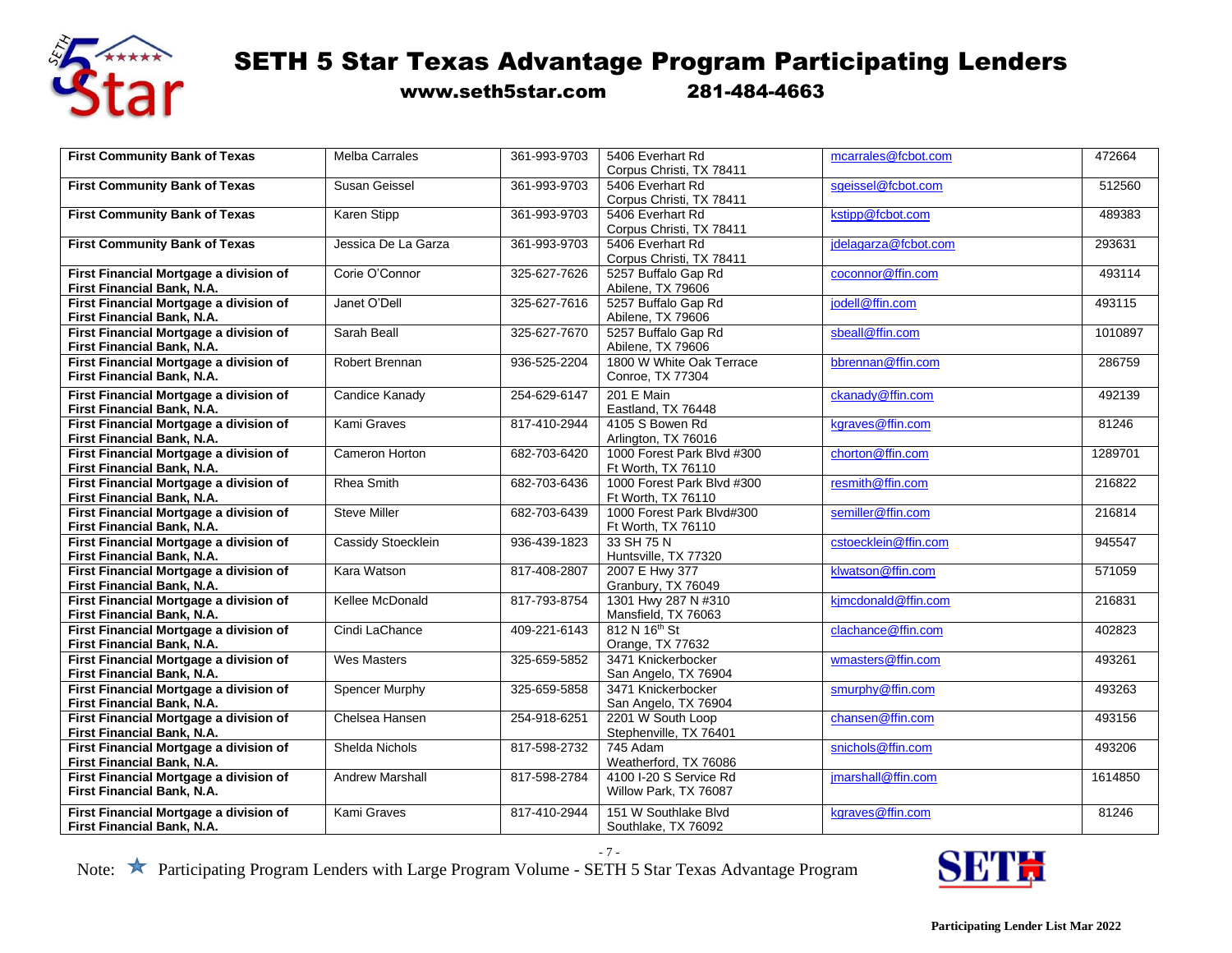

www.seth5star.com 281-484-4663

| First Financial Mortgage a division of<br>First Financial Bank, N.A. | Yolanda Guerrero        | 972-723-7162 | 101 Northgate Dr<br>Waxahachie, TX 75165             | vquerrero@ffin.com             | 622728  |
|----------------------------------------------------------------------|-------------------------|--------------|------------------------------------------------------|--------------------------------|---------|
| <b>First National Bank Home Mortgage</b>                             | Michael Bruegel         | 469-633-8429 | 4500 Preston Rd<br>Frisco, TX 75034                  | mbruegel@fnni.com              | 265653  |
| <b>First National Bank Home Mortgage</b>                             | David Webber            | 214-771-8696 | 9161 Teel Pkwv<br>Frisco, TX 75034                   | dwebber@fnni.com               | 297516  |
| <b>First National Bank Mortgage</b>                                  | <b>Lindsey Sheppard</b> | 940-696-3000 | 2304 Midwestern Pkwy #101<br>Wichita Falls, TX 76308 | Isheppard@fnbtx.com            | 1373566 |
| <b>First National Bank Mortgage</b>                                  | <b>Terry Bennett</b>    | 817-729-3295 | 201 E Debbie Lane<br>Mansfield, TX 76063             | tbennett@fnbtx.com             | 1366894 |
| <b>First State Bank</b>                                              | Phillip Strange         | 940-349-5455 | 400 W Oak St<br>Denton, TX 76201                     | philip.strange@f-s-b.com       | 265640  |
| <b>First State Bank</b>                                              | <b>Britt Watson</b>     | 940-349-5455 | 400 W Oak St<br>Denton, TX 76201                     | britt.watson@f-s-b.com         | 265836  |
| <b>First State Bank</b>                                              | Philip Campbell         | 940-349-5551 | 1696 S Loop 288<br>Denton, TX 76205                  | philip.campbell@f-s-b.com      | 496393  |
| <b>First State Bank</b>                                              | Carla Sherman           | 940-627-8767 | 661 W Thompson St<br>Decatur, TX 76234               | carla.sherman@f-s-b.com        | 799229  |
| <b>First State Bank</b>                                              | <b>Barry Wolzen</b>     | 940-668-4707 | 808 E Hwy 82<br>Gainesville, TX 76240                | barry.wolzen@f-s-b.com         | 504766  |
| <b>FirstUnited Mortgage Group</b>                                    | <b>Martha Kiker</b>     | 214-649-6712 | 3004 Brush Creek Ln<br>Flower Mound, TX 75028        | mkiker@firstunitedbank.com     | 1321623 |
| <b>Gateway Mortgage Group</b><br>$\frac{1}{2}$                       | Teri Treadway           | 713-965-4999 | 389 Cedar St<br>Matagorda, TX 77457                  | teri.treadway@gatewayloan.com  | 543326  |
| <b>Gateway Mortgage Group</b><br>$\star$                             | Letty Alvineda          | 713-965-4999 | 389 Cedar St<br>Matagorda, TX 77457                  | letty.alvineda@gatewayloan.com | 382899  |
| <b>Gateway Mortgage Group</b><br>$\bigstar$                          | <b>Todd Binkley</b>     | 832-385-0450 | 807 S Friendswood Dr #2<br>Friendswood, TX 77584     | tbink13@aol.com                | 225971  |
| *<br><b>Gateway Mortgage Group</b>                                   | Melinda Munoz           | 281-701-7472 | 3707 1960 Rd West #102<br>Houston, TX 77068          | melinda.munoz@gatewayloan.com  | 225851  |
| <b>Gateway Mortgage Group</b><br>$\bigstar$                          | Corina Padilla          | 832-915-3054 | 12777 Jones Road #325<br>Houston, TX 77070           | corina.padilla@gatewayloan.com | 206639  |
| <b>Gateway Mortgage Group</b><br>$\bigstar$                          | Marcia Boyer            | 817-484-6560 | 4604 Park Springs Blvd #140<br>Arlington, TX 76017   | marcia.boyer@gatewayloan.com   | 208049  |
| <b>Gateway Mortgage Group</b><br>$\bigstar$                          | Dotty Glass             | 817-484-6647 | 4604 Park Springs Blvd #140<br>Arlington, TX 76017   | dotty.glass@gatewayloan.com    | 293469  |
| <b>Gateway Mortgage Group</b><br>$\bigstar$                          | Shelby Chapin           | 210-663-3094 | 421 Sequin Ave #A<br>New Braunfels, TX 78130         | shelby.chapin@gatewayloan.com  | 760290  |
| <b>Gateway Mortgage Group</b><br>$\bigstar$                          | Erin Stark              | 210-714-3617 | 70 NE Loop 410 #160<br>San Antonio, TX 78216         | erin.stark@gatewayloan.com     | 219511  |
| <b>Gateway Mortgage Group</b><br>$\bigstar$                          | Lori Schmitt            | 210-714-3619 | 40 NE Loop 410 #445<br>San Antonio, TX 78216         | lori.schmitt@gatewayloan.com   | 229902  |
| <b>Gateway Mortgage Group</b><br>$\bigstar$                          | Jill Taylor             | 325-340-4600 | 4850 Knickerbocker Rd<br>San Angelo, TX 76904        | jill.taylor@gatewayloan.com    | 228369  |
| <b>Geneva Financial</b>                                              | Tim Hill                | 832-582-4441 | 7171 Highway 6 N Ste 290A,<br>Houston, TX 77095      | thill@genevafi.com             | 226798  |

- 8 -

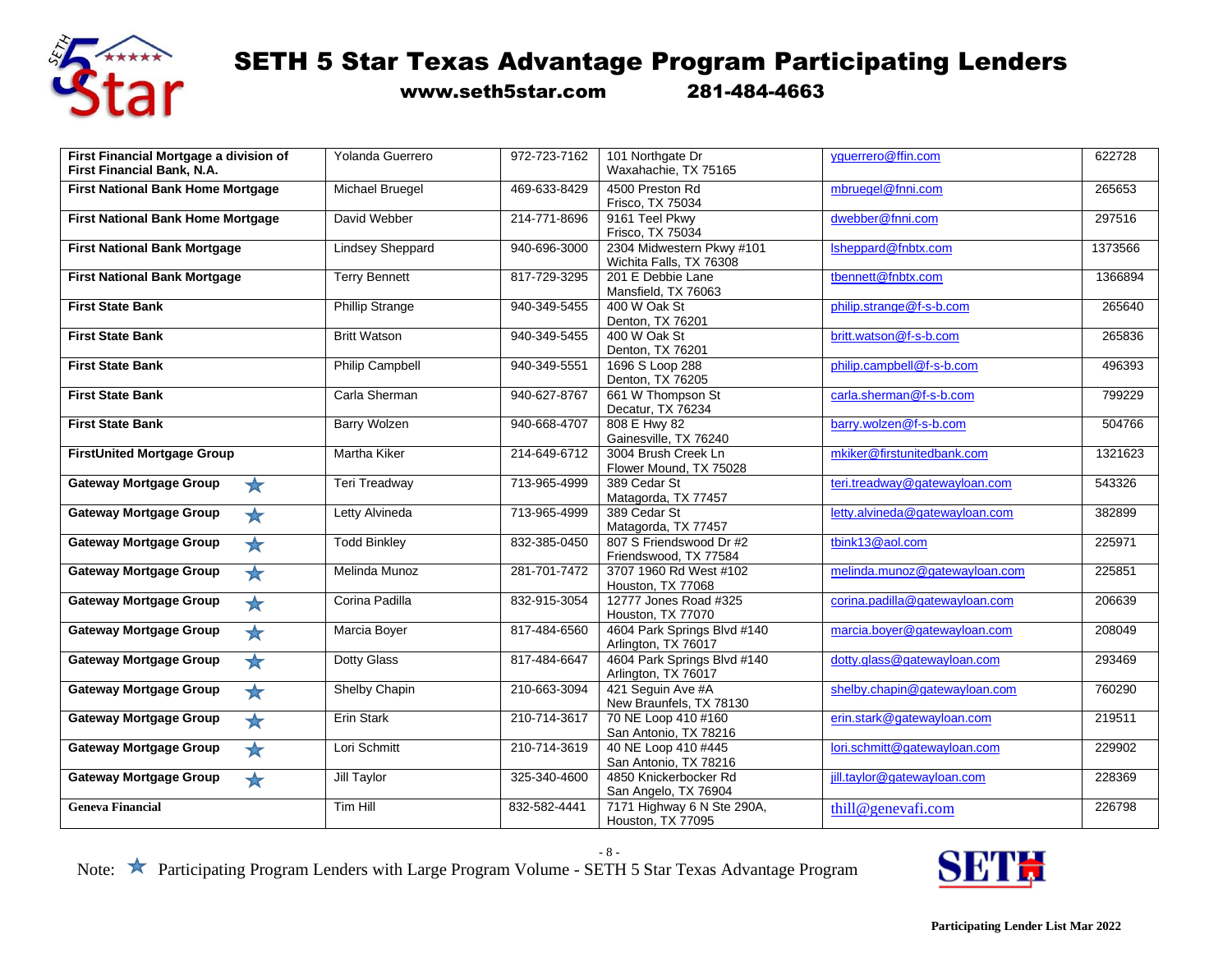

www.seth5star.com 281-484-4663

| <b>Gibraltar Lending</b>       | <b>Stephen Ferris</b>  | 281-734-5626 | 5120 Woodway Drive #5016                       | sferris@gibraltarlending.com | 280492  |
|--------------------------------|------------------------|--------------|------------------------------------------------|------------------------------|---------|
|                                |                        |              | Houston, TX 77056<br>1533 Flour Bluff Dr #103  |                              |         |
| <b>Gold Financial Services</b> | Deanna Jauer           | 361-214-5105 |                                                | djauer@goldFinancial.com     | 1024834 |
|                                |                        |              | Corpus Christi, TX 78418                       |                              |         |
| <b>Great Plains Bank</b>       | Scotty D. Gibson       | 972-804-2565 | 7000 Preston Rd                                | sgibson@gpbankTX.net         | 273057  |
|                                |                        |              | Frisco, TX 75034                               |                              |         |
| <b>Guaranteed Rate</b>         | Lawrence Luster        | 469-585-2857 | 3910 W Interstate 20                           | lawrence.luster@grarate.com  | 1019205 |
|                                |                        |              | Arlington, TX 76017                            |                              |         |
| <b>Guaranteed Rate</b>         | Nathan Texada          | 281-330-8611 | 1222 E Lamar Blvd                              | 9ourtn.texada@rate.com       | 266224  |
|                                |                        |              | Arlington, TX 76006                            |                              |         |
| <b>Guaranteed Rate</b>         | Rod See                | 817-937-3630 | 1222 E Lamar Blvd                              | rod.see@rate.com             | 246924  |
|                                |                        |              | Arlington, TX 76006                            |                              |         |
| <b>Guaranteed Rate</b>         | Derek Taylor           | 713-396-5707 | 26310 Oakridge Dr Unit GS1,2 &                 | derek.taylor@rate.com        | 223499  |
|                                |                        |              | S17,18 Spring, TX 77380                        |                              |         |
| <b>Guaranteed Rate</b>         | Chelsea Dawson         | 281-703-7874 | 26310 Oakridge Dr Unit GS 1,2 &                | cdawson@rate.com             | 1083316 |
|                                |                        |              | S17,18 Spring, TX 77380                        |                              |         |
| <b>Guaranteed Rate</b>         | Jessica Taylor         | 713-396-5739 | 2100 W Loop S 8 <sup>th</sup> Floor #801 & 824 | 9ourtne.taylor@rate.com      | 365357  |
|                                |                        |              | Houston, TX 77027                              |                              |         |
| <b>Guaranteed Rate</b>         | Jesus Hernandez        | 312-897-3469 | 8118 Park Place Blvd #300                      | jesus.hernandez@rate.com     | 495340  |
|                                |                        |              | Houston, TX 77017                              |                              |         |
| <b>Guaranteed Rate</b>         | <b>Courtney Moss</b>   | 361-402-6695 | 5656 S Staples suite 210                       | 9ourtney.moss@rate.com       | 1050842 |
|                                |                        |              | Corpus Christi, TX 78411                       |                              |         |
| <b>Guaranteed Rate</b>         | <b>Kinsey Crabtree</b> | 210-436-8078 | 600 Rockmead Dr. Suite 110,                    | kinsey.crabtree@rate.com     | 2305266 |
|                                |                        |              | Kingwood, TX 77339                             |                              |         |
|                                |                        |              |                                                |                              |         |
| <b>Guaranteed Rate</b>         | Connie Tharp           | 402-608-     | 600 Rockmead Dr. Suite 110,                    | connie.tharp@rate.com        | 414087  |
|                                |                        | 2913         | Kingwood, TX 77339                             |                              |         |
| <b>Guild Mortgage</b>          | Jamey Hodge            | 682-552-5546 | 3100 W Arkansas Ln #105                        | jhodge@guildmortgage.net     | 566937  |
|                                |                        |              | Arlington, TX 76016                            |                              |         |
| <b>Guild Mortgage</b>          | Andrew McElyea         | 469-774-4727 | 201 W Virginia #102                            | amcelyea@guildmortgage.net   | 283216  |
|                                |                        |              | McKinney, TX 75069                             |                              |         |
| <b>Guild Mortgage</b>          | Cara Hawkins           | 972-629-7621 | 6900 N Dallas Pkwy #123                        | chawkins@quildmortgage.net   | 316561  |
|                                |                        |              | Plano, TX 75024                                |                              |         |
|                                |                        |              |                                                |                              | 1149324 |
| <b>Guild Mortgage</b>          | Melissa Condensa       | 214-535-6738 | 6900 N Dallas Pkwy #123                        | mcondensa@guildmortgage.net  |         |
|                                |                        |              | Plano, TX 75024                                |                              |         |
| <b>Guild Mortgage</b>          | Kim Lewis              | 817-393-3615 | 9001 Airport Frwy #660                         | klewis@quildmortgage.net     | 209422  |
|                                |                        |              | N Richland, TX 76180                           |                              |         |
| <b>Guild Mortgage</b>          | <b>Kimberly Nelson</b> | 214-914-4900 | 2801 Network Drive #810                        | knelson@guildmortgage.net    | 1449477 |
|                                |                        |              | Frisco, TX 75034                               |                              |         |
| <b>Guild Mortgage</b>          | <b>Scott Bradley</b>   | 817-579-5551 | 3324 E Hwy 377                                 | sbradley@quildmortgage.net   | 374892  |
|                                |                        |              | Granbury, TX 76049                             |                              |         |
| <b>Guild Mortgage</b>          | <b>Tom Holyfield</b>   | 903-452-8769 | 6775 Old Jacksonville Hwy #2                   | tholyfield@guildmortgage.net | 113430  |
|                                |                        |              | Tyler, TX 75703                                |                              |         |
| <b>Guild Mortgage</b>          | Sabrina Wegley         | 903-957-3100 | 714 N Travis St                                | swegley@guildmortgage.net    | 136513  |
|                                |                        |              | Sherman, TX 75090                              |                              |         |
| <b>Guild Mortgage</b>          | Kathryn Sartor         | 281-755-6335 | 1333 Heights Blvd #102                         | ksartor@guildmortgage.net    | 384528  |
|                                |                        |              | Houston, TX 77008                              |                              |         |

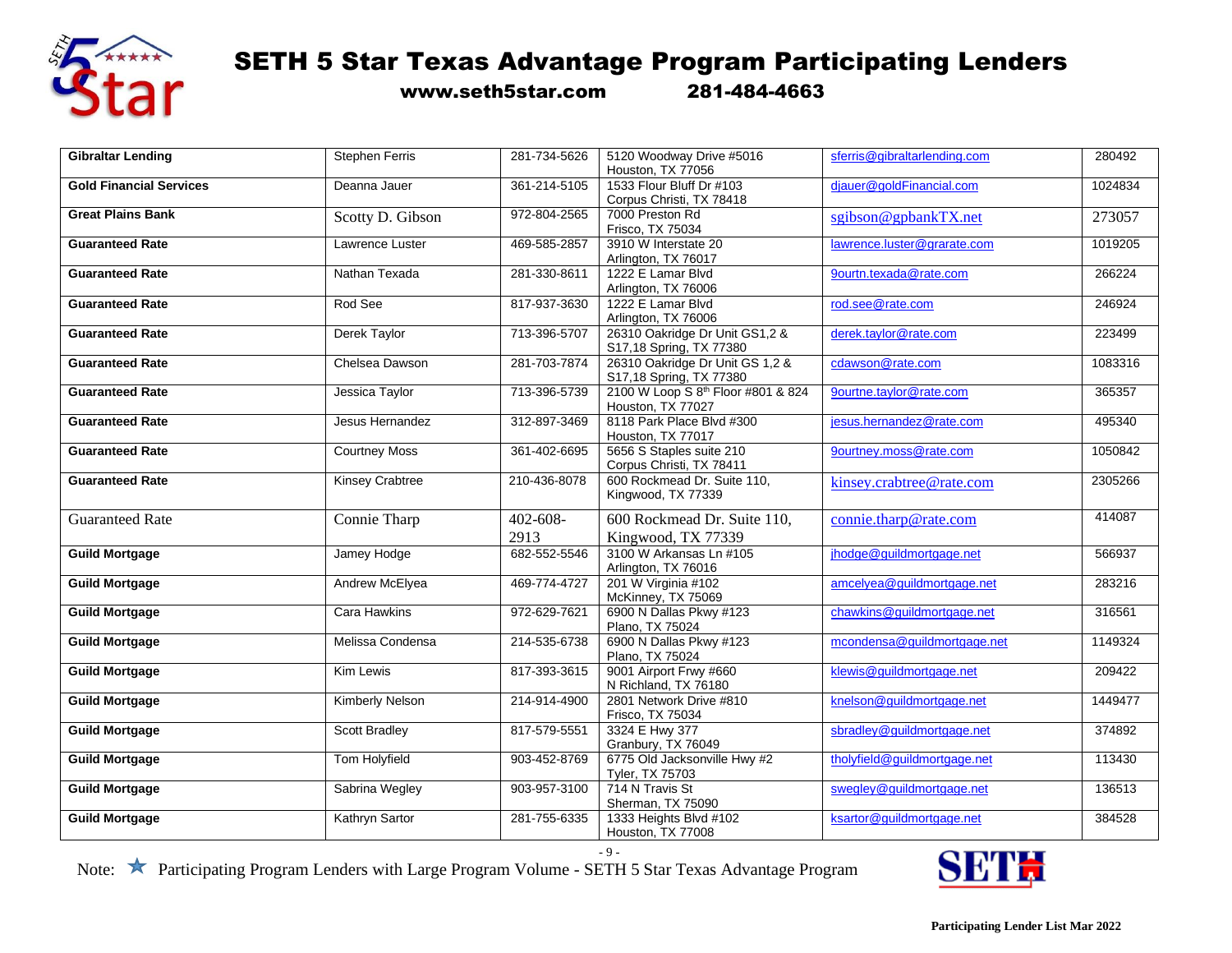

www.seth5star.com 281-484-4663

| <b>Guild Mortgage</b>          | Anna Babineaux             | 832-569-2878 | 306 W Edgewood Dr #E        | ababineaux@quildmortgage.net     | 266791  |
|--------------------------------|----------------------------|--------------|-----------------------------|----------------------------------|---------|
|                                |                            |              | Friendswood, TX 77546       |                                  |         |
| <b>Guild Mortgage</b>          | <b>Mark Harris</b>         | 210-692-7500 | 1000 IH 10 West #102        | Mark.harris@quildmortgage.net    | 113814  |
|                                |                            |              | San Antonio, TX 78230       |                                  |         |
| <b>Guild Mortgage</b>          | Dawnya Gibbs               | 210-710-9111 | 1149 E Commerce #210        | dgibbs@guildmortgage.net         | 446913  |
|                                |                            |              | San Antonio, TX 78205       |                                  |         |
| <b>Hamilton Group Funding</b>  | Sandra Miller              | 254-723-8335 | 635 N Robinson Dr #B        | sandra.miller@hgfloans.com       | 223499  |
|                                |                            |              | Waco, TX 76706              |                                  |         |
| <b>Hancock Whitney Bank</b>    | <b>Ernest Martinez Jr</b>  | 713-870-2911 | 3027 Marina Bay Dr #315     | emartinezjr@hancockmortgage.com  | 372452  |
|                                |                            |              | League City, TX 77573       |                                  |         |
| <b>Hancock Whitney Bank</b>    | Jason Childers             | 979-429-3959 | 1605 7 <sup>th</sup> St     | jchilders@hancockmortgage.com    | 644426  |
|                                |                            |              | Bay City, TX 77414          |                                  |         |
| <b>Hancock Whitney Bank</b>    | <b>Ernest Martinez III</b> | 713-870-2925 | 122 West Way #407           | emartineziii@hancockmortgage.com | 1443102 |
|                                |                            |              | Lake Jackson, TX 77566      |                                  |         |
| <b>Hancock Whitney Bank</b>    | Shirley Penn-McAfee        | 713-951-7249 | 3200 Kirby Drive #1100      | Shirley.penn-                    | 593944  |
|                                |                            |              | Houston, TX 77098           | mcafee@hancockwhitney.com        |         |
| <b>Happy State Bank</b>        | <b>Cindy Hanson</b>        | 806-467-5473 | 3423 Soncy                  | chanson@happybank.com            | 261198  |
|                                |                            |              | Amarillo, TX 79119          |                                  |         |
| <b>Happy State Bank</b>        | Donna Cooper               | 806-467-5466 | 701 S Taylor                | dcooper@happybank.com            | 1224786 |
|                                |                            |              | Amarillo, TX 79101          |                                  |         |
| <b>Happy State Bank</b>        | Donna Donnell              | 806-468-6534 | 2615 S Georgia              | ddonnell@happybank.com           | 372452  |
|                                |                            |              | Amarillo, TX 79109          |                                  |         |
| <b>Happy State Bank</b>        | Monica Aragon              | 806-881-0034 | 1908 4 <sup>th</sup> Avenue | maragon@happybank.com            | 841587  |
|                                |                            |              | Canyon, TX 79015            |                                  |         |
| <b>Herring Bank</b>            | Chris Godwin               | 469-993-3499 | 2201 Civic Circle           | cgodwin@herringbank.com          | 518148  |
|                                |                            |              | Amarillo, TX 79109          |                                  |         |
| <b>Herring Bank</b>            | Lori Graf                  | 806-322-2779 | 2201 Civic Circle           | lgraf@herringbank.com            | 265796  |
|                                |                            |              | Amarillo, TX 79109          |                                  |         |
| Highlands Residential Mortgage | Linda Mister               | 817-313-1278 | 2813 South Hulen St #250    | Imister@highlandsmortgage.com    | 518145  |
|                                |                            |              | Ft Worth, TX 76109          |                                  |         |
| Highlands Residential Mortgage | Matilde Benavides          | 817-999-5371 | 2813 South Hulen St #250    | mbenavides@highlandsmortgage.com | 1475094 |
|                                |                            |              | Ft Worth, TX 76109          |                                  |         |
| Highlands Residential Mortgage | Claudia Dominguez          | 817-929-2978 | 2813 South Hulen St #250    | cdominguez@highlandsmortgage.com | 134871  |
|                                |                            |              | Ft Worth, TX 76109          |                                  |         |
| Highlands Residential Mortgage | Leslie Isbell              | 817-689-5578 | 2813 South Hulen St #250    | lisbell@highlandsmortgage.com    | 219213  |
|                                |                            |              | Ft Worth, TX 76109          |                                  |         |
| Highlands Residential Mortgage | AV Vaghela                 | 469-619-7334 | 12001 N Central Expwy #750  | avaghela@highlandsmortgage.com   | 252078  |
|                                |                            |              | Dallas, TX 75243            |                                  |         |
| Highlands Residential Mortgage | Josh McNew                 | 214-695-7870 | 12001 N Central Expwy #750  | jmcnew@highlandsmortgage.com     | 857079  |
|                                |                            |              | Dallas, TX 75243            |                                  |         |
| Highlands Residential Mortgage | <b>Mike Palmer</b>         | 972-581-2901 | 12001 N Central Expwy #750  | mpalmer@highlandsmortgage.com    | 1831014 |
|                                |                            |              | Dallas, TX 75243            |                                  |         |
| Highlands Residential Mortgage | Kathy Mules Grant          | 281-851-8840 | 312 FM 517 West             | kgrant@highlandsmortgage.com     | 214578  |
|                                |                            |              | Dickinson, TX 77539         |                                  |         |
| Highlands Residential Mortgage | Cheri Zaberer              | 630-803-0511 | 7500 Dallas Parkway #150    | czaberer@hghlandsmortgage.com    | 1211563 |
|                                |                            |              | Dallas, TX 75252            |                                  |         |
|                                |                            |              |                             |                                  |         |

- 10 -

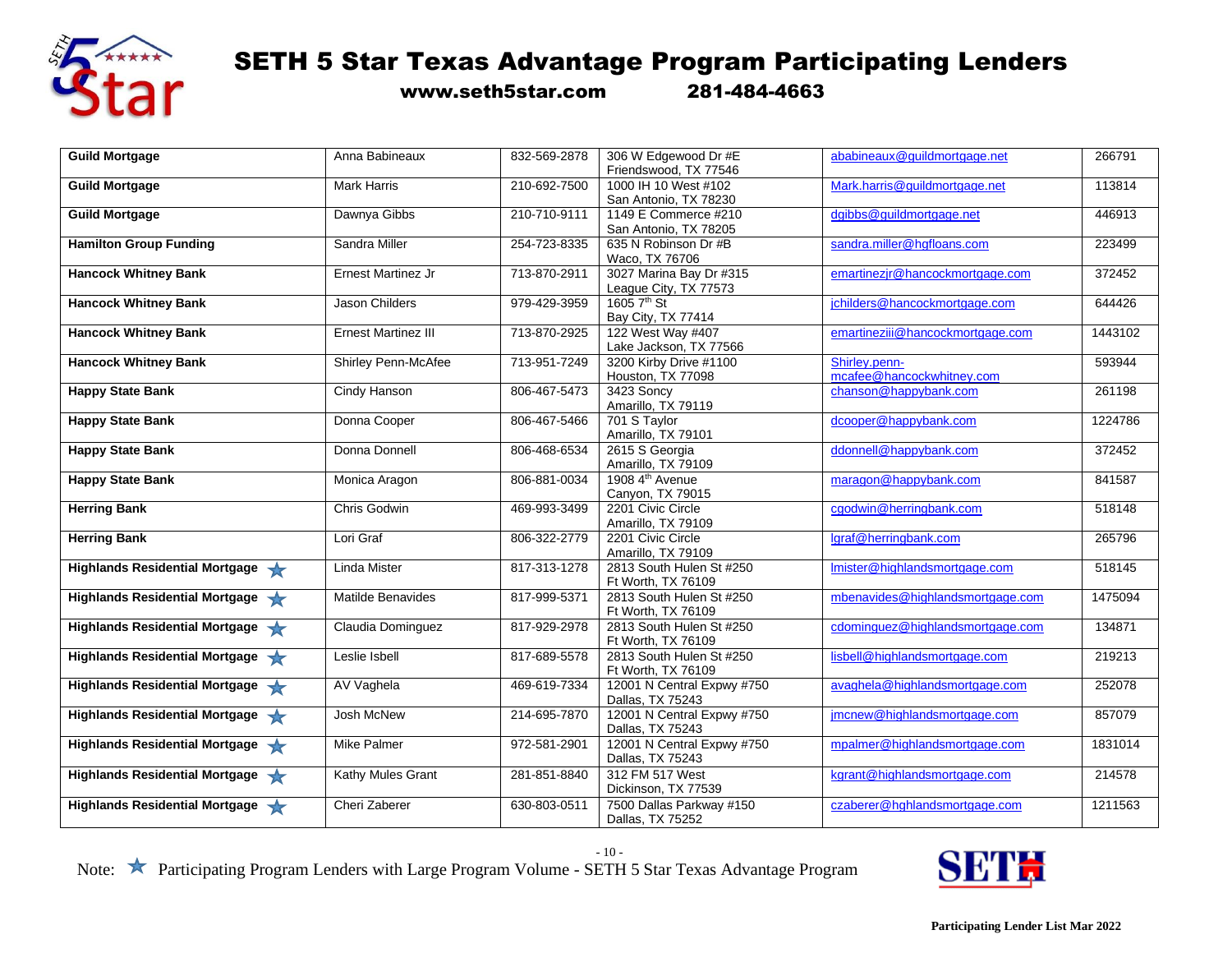

www.seth5star.com 281-484-4663

| Highlands Residential Mortgage       | Sam Brock                                                         | 214-444-9750 | 18383 Preston Rd #100<br>Dallas, TX 75252                    | sam@drescherteam.com            | 884442  |
|--------------------------------------|-------------------------------------------------------------------|--------------|--------------------------------------------------------------|---------------------------------|---------|
| Highlands Residential Mortgage       | <b>Jeff Kramer</b>                                                | 214-803-3796 | 18383 Preston Rd #100                                        | jkramer@highlandsmortgage.com   | 290136  |
|                                      |                                                                   |              | Dallas, TX 75252                                             |                                 |         |
| Highlands Residential Mortgage       | <b>Mike Palmer</b>                                                | 972-581-2901 | 12001 N Central Expwy #750<br>Dallas, TX 75243               | mpalmer@highlandsmortgage.com   | 1831014 |
| Highlands Residential Mortgage       | Donna Hambek                                                      | 214-693-4488 | 501 W President George Bush Hwy<br>#125 Richardson, TX 75080 | dhambek@highlandsmortgage.com   | 396728  |
| Highlands Residential Mortgage       | <b>Brooks Kelly</b>                                               | 469-298-1452 | 4965 Preston Park Blvd #195<br>Plano, TX 75093               | bkelly@homebridge.com           | 219206  |
| Highlands Residential Mortgage       | Shannon Collier                                                   | 210-725-8470 | 3602 Paseano Parkway #106<br>Shavano Park, TX 78231          | scollier@highlandsmortgage.com  | 232124  |
| Highlands Residential Mortgage       | <b>Stefen Brooks</b><br>$\frac{1}{2}$<br>2021 5 Star Loan Officer | 210-640-1402 | 3602 Paseano Parkway #106<br>Shavano Park, TX 78231          | sbrooks@highlandsmortgage.com   | 229142  |
| Highlands Residential Mortgage       | <b>Rick Oaks</b>                                                  | 214-718-5096 | 104 N Murphy Rd #212<br>Murphy, TX 75094                     | roaks@highlandsmortgage.com     | 172353  |
| Highlands Residential Mortgage       | Kristen Walther-Merkins                                           | 469-831-9586 | 7500 Dallas Parkway, Ste 150<br>Plano, TX 75024              | kwalther@highlandsmortgage.com  | 231119  |
| <b>Homebridge Financial Services</b> | <b>Dixie Sanders</b>                                              | 281-494-5626 | 245 Commerce Green Blvd #160<br>Sugar Land, TX 77478         | dixie@homebridge.com            | 261195  |
| <b>Homebridge Financial Services</b> | <b>Charles Rutt</b>                                               | 281-235-4615 | 245 Commerce Green Blvd #160<br>Sugar Land, TX 77478         | crutt@homebridge.com            | 288548  |
| <b>Homeowners Financial Group</b>    | Chris Viviano                                                     | 713-206-2094 | 1333 W Loop South #1580<br>Houston, TX 77027                 | cviviano@homeownersfq.com       | 203117  |
| <b>HomeSource Mortgage</b>           | Claudia Reyes                                                     | 361-334-8370 | 5850 S Staples<br>Corpus Christi, TX 78413                   | claudia.reyes@homesourcemtg.com | 267658  |
| <b>HOMETRUST Mortgage</b>            | Russell Schroeder                                                 | 281-333-3343 | 18333 Egret Bay Blvd #400<br>Houston, TX 77058               | rschroeder@hometrust.com        | 213399  |
| <b>HOMETRUST Mortgage</b>            | Kim Harmon                                                        | 281-333-3343 | 18333 Egret Bay Blvd #400<br>Houston, TX 77058               | kharmon@hometrust.com           | 1088396 |
| <b>HOMETRUST Mortgage</b>            | Linda Thomas                                                      | 281-333-3343 | 18333 Egret Bay Blvd #400<br>Houston, TX 77058               | lthomas@hometrust.com           | 235011  |
| <b>HOMETRUST Mortgage</b>            | <b>Russell Preston</b>                                            | 281-236-5997 | 18333 Egret Bay Blvd #400<br>Houston, TX 77058               | rpreston@hometrust.com          | 464150  |
| <b>HOMETRUST Mortgage</b>            | Lisa Coleman                                                      | 281-910-8114 | 18333 Egret Bay Blvd #400<br>Houston, TX 77058               | lcoleman@hometrust.com          | 1170698 |
| <b>HOMETRUST Mortgage</b>            | Andrea Brinegar                                                   | 713-369-6565 | 711 W Bay Area Blvd #102<br>Webster, TX 77598                | abrinegar@hometrust.com         | 213399  |
| <b>HOMETRUST Mortgage</b>            | Joe Mata                                                          | 713-369-4057 | 5353 West Alabama<br>Houston, TX 77056                       | jmata@hometrust.com             | 293465  |
| <b>HOMETRUST Mortgage</b>            | Lisa Loving                                                       | 281-802-1489 | 2520 Research Forest Dr #120<br>The Woodlands, TX 77381      | lloving@hometrust.com           | 293466  |
| <b>HOMETRUST Mortgage</b>            | <b>Mike Marshall</b>                                              | 281-220-3413 | 18700 W Lake Houston Pkwy #A-104<br>Humble, TX               | mmarshall@hometrust.com         | 213192  |
| <b>HOMETRUST Mortgage</b>            | <b>Kelly Casto</b>                                                | 281-728-0087 | 1660 W Lake Houston Pkwy #505<br>Kingwood, TX 77345          | kcasto@hometrust.com            | 212980  |

- 11 -

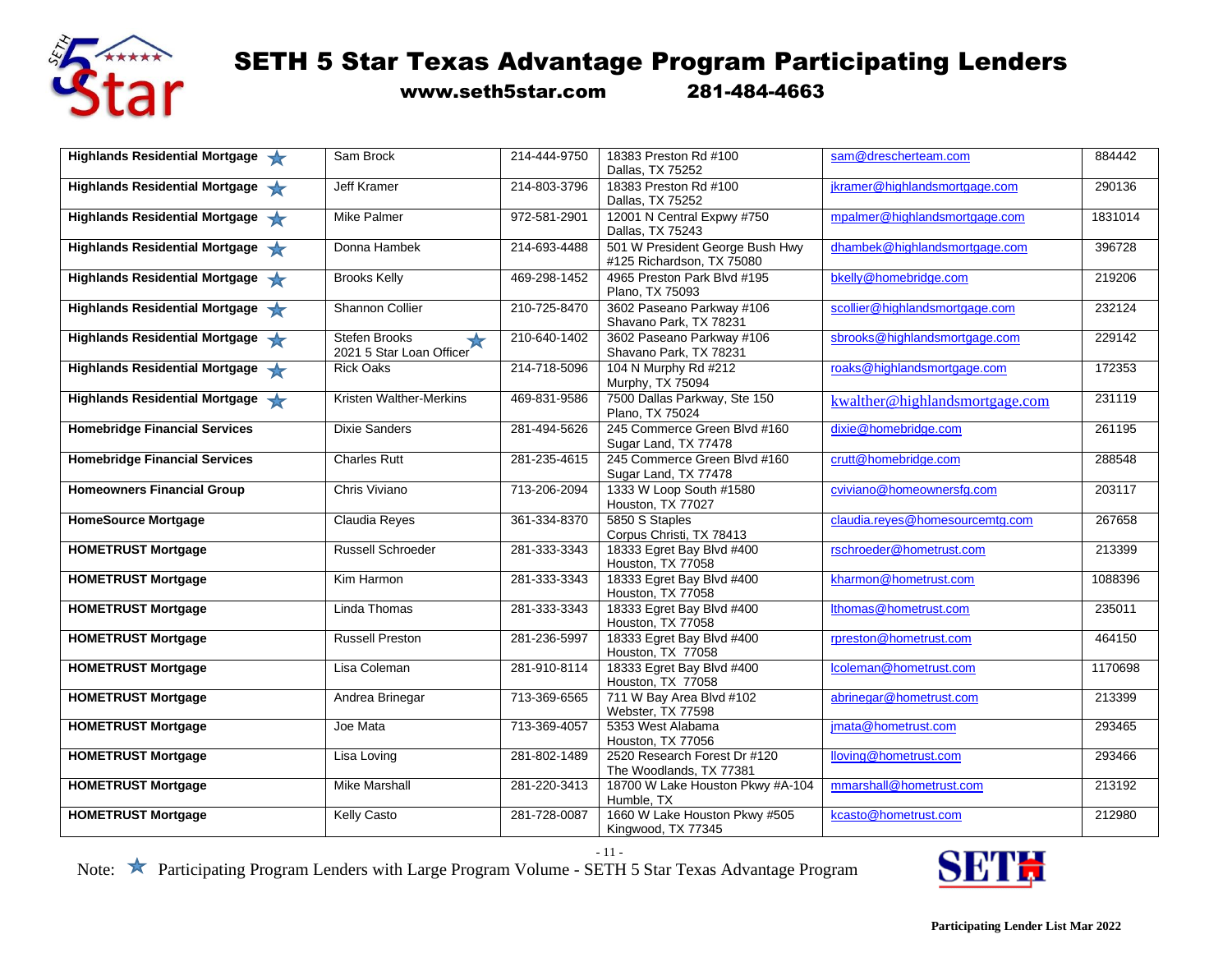

www.seth5star.com 281-484-4663

| <b>HOMETRUST Mortgage</b>                      | Connie Tharp            | 281-220-3418 | 18700 W Lake Houston Pkwy #A104                     | ctharp@hometrust.com          | 214578  |
|------------------------------------------------|-------------------------|--------------|-----------------------------------------------------|-------------------------------|---------|
|                                                |                         |              | Atascocita, TX 77345                                |                               |         |
| <b>Inlanta Mortgage</b>                        | <b>Tim Cranston</b>     | 469-444-3755 | 405 State Hwy 121 #A250<br>Lewisville, TX 75067     | timcranston@inlanta.com       | 1636286 |
| <b>Inlanta Mortgage</b>                        | Joe Treinen             | 469-444-3753 | 405 State Hwy 121 #A250<br>Lewisville, TX 75067     | joetreinen@inlanta.com        | 986044  |
| <b>Intercontinental Capital Group</b>          | Kearcie Leota           | 214-295-6201 | 8951 Collin McKinney Pkwy<br>McKinney, TX 75070     | kleota@fhloans.com            | 915066  |
| <b>Interlinc Mortgage</b>                      | Ivan Pastor             | 281-640-8555 | 24518 Kingsland Blvd<br>Katy, TX 77494              | ipastor@txcapital.net         | 230115  |
| <b>Interlinc Mortgage</b>                      | Venita Williams         | 210-641-7948 | 400 N Loop 1604 E #100<br>San Antonio, TX 78232     | vwilliams@lincloan.com        | 338436  |
| <b>Interlinc Mortgage</b>                      | Wes Kleckley            | 210-569-0401 | 19269 FM 2252 #200<br>Garden Ridge, TX 78266        | wklecklev@lincloan.com        | 293460  |
| K. Hovnanian American                          | Patricia Pauley-Pfeffer | 713-460-6265 | 13111 NW Frwy #305<br>Houston, TX 77040             | ppauley@khov.com              | 252664  |
| $\frac{1}{\sqrt{2}}$<br><b>KBHS Home Loans</b> | Luis Aguilar            | 713-478-1702 | 11320-B Richmond Ave<br>Houston, TX 77082           | laguilar@kbhshomeloans.com    | 206772  |
| <b>KBHS Home Loans</b><br>$\bigstar$           | <b>Brian Thomson</b>    | 210-465-2298 | 4800 Fredericksburg Rd<br>San Antonio, TX 78229     | bthomson@kbhshomeloans.com    | 206528  |
| <b>Legacy Home Loan</b>                        | <b>Tim Beverly</b>      | 410-417-6588 | 390 Oakewald St #104<br>Dallas TX 75203             | tbeverly@MyHomeLegacy.Com     | 336777  |
| <b>Legacy Lending</b>                          | Jennifer Gentry         | 325-212-9010 | 3017 Knickerbocker Rd<br>San Angelo, TX 76904       | jgentry@legacylends.com       | 1371236 |
| <b>Legacy Mutual Mortgage</b>                  | Carol Peters            | 713-579-3621 | 2500 Citywest Blvd #750<br>Houston, TX 77042        | carol.peters@legacymutual.com | 973301  |
| <b>Loan Simple</b>                             | Natalie Johnson         | 713-532-5970 | 6000 Reims Rd #3008<br>Houston, TX 77036            | njohnson@loansimple.com       | 231245  |
| <b>loanDepot</b>                               | Marlene Billeri         | 713-395-6906 | 21322 A Provincial Blvd<br>Katy, TX 77450           | mbilleri@loandepot.com        | 384396  |
| <b>loanDepot</b>                               | Scott Brown             | 281-989-9770 | 1921 Lohmans Crossing Rd #202<br>Lakeway, TX 78734  | scbrown@loandepot.com         | 369185  |
| <b>IoanDepot</b>                               | Siam Maxie              | 713-320-1876 | 3040 Post Oak Blvd #1475<br>Houston, TX 77056       | smaxie@loandepot.com          | 1093963 |
| <b>IoanDepot</b>                               | Jennifer Deering        | 713-395-6920 | 3040 Post Oak Blvd #1475<br>Houston, TX 77056       | jdeering@loandepot.com        | 357809  |
| <b>loanDepot</b>                               | <b>Holly Hessong</b>    | 713-395-6930 | 3040 Post Oak Blvd #1475<br>Houston, TX 77056       | hhessong@loandepot.com        | 799891  |
| <b>IoanDepot</b>                               | Art Saldana             | 210-477-2024 | 3519 Paesanos Parkway #100<br>San Antonio, TX 78231 | asaldana@loandepot.com        | 621658  |
| <b>loanDepot</b>                               | Amy Corona              | 210-477-2013 | 3519 Paesanos Parkway #100<br>San Antonio, TX 78231 | acorona@loandepot.com         | 356713  |
| <b>IoanDepot</b>                               | Jessica Wilburn         | 210-477-2029 | 3519 Paesanos Parkway #100<br>San Antonio, TX 78231 | jwilburn@loandepot.com        | 1448986 |
| loanDepot                                      | Ampy Klonek             | 210-477-2028 | 3519 Paesanos Parkway #100<br>San Antonio, TX 78231 | aklonek@loandepot.com         | 215228  |

- 12 -

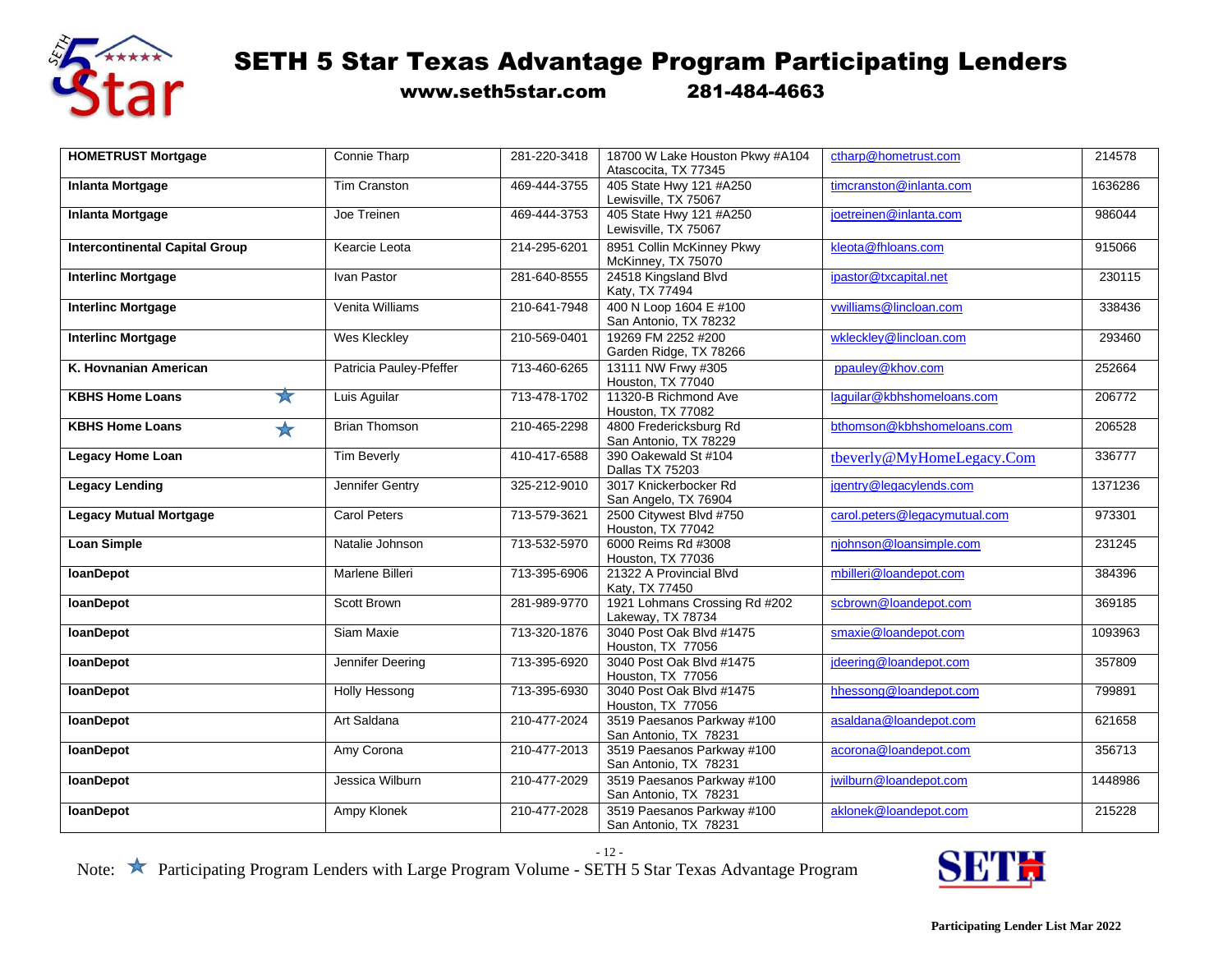

www.seth5star.com 281-484-4663

| <b>IoanDepot</b>                     | Debbie Villarreal    | 210-477-2032 | 3519 Paesanos Parkway #100         | dvillarreal@loandepot.com       | 463824  |
|--------------------------------------|----------------------|--------------|------------------------------------|---------------------------------|---------|
|                                      |                      |              | San Antonio, TX 78231              |                                 |         |
| <b>loanDepot</b>                     | Mirta Hernandez      | 210-477-2008 | 3519 Paesanos Parkway #100         | mirtahernandez@loandepot.com    | 811612  |
|                                      |                      |              | San Antonio, TX 78231              |                                 |         |
| <b>loanDepot</b>                     | <b>Felice White</b>  | 469-854-7256 | 5810 Tennyson Parkway #110         | felicewhite@loandepot.com       | 231245  |
|                                      |                      |              | Plano, TX 75024                    |                                 |         |
| loanDepot                            | Kathleen McElroy     | 817-872-7923 | 9001 Ariport Freeway #770          | kmcelroy@loandepot.com          | 621876  |
|                                      |                      |              | North Richland Hills, TX 76180     |                                 |         |
| Lower LLC DBA Oz Lending             | Jason Ozment         | 214-998-8148 | 2805 Dallas Parkway #150           | jason.ozment@ozlending.com      | 96136   |
|                                      |                      |              | Plano, TX 75093                    |                                 |         |
| Lower LLC DBA Oz Lending             | <b>Barry Blount</b>  | 214-414-1819 | 2805 Dallas Parkway #150           | barry.blount@ozlending.com      | 216075  |
|                                      |                      |              | Plano, TX 75093                    |                                 |         |
| Lower LLC DBA Oz Lending             | Manny Diaz           | 214-736-8400 | 2805 Dallas Parkway #150           | Manny.diaz@ozlending.com        | 1995178 |
|                                      |                      |              | Plano, TX 75093                    |                                 |         |
| Lower LLC DBA Oz Lending             | <b>Ron Hankins</b>   | 817-627-5172 | 2805 Dallas Parkway #150           | ron.hankins@ozlending.com       | 739759  |
|                                      |                      |              | Plano, TX 75093                    |                                 |         |
| <b>M/I Financial LLC San Antonio</b> | Roselle Smith        | 210-536-4973 | 4949 N Loop 1604 W #220            | rsmith@mihomes.com              | 1078795 |
|                                      |                      |              | San Antonio, TX 78259              |                                 |         |
| <b>M/I Financial LLC San Antonio</b> | Patty Bounds         | 210-536-4699 | 4949 N Loop 1604 W #220            | pbounds@mihomes.com             | 240456  |
|                                      |                      |              | San Antonio, TX 78249              |                                 |         |
| <b>M/I Financial</b>                 | <b>Brandi Mackey</b> | 512-770-8441 | 6801 N Capital of Texas Hwy B2-100 | bmackey@mihomes.com             | 759740  |
|                                      |                      |              | Austin, TX 78731                   |                                 |         |
| <b>M/I Financial</b>                 | Quinn Stowe          | 512-770-8443 | 6801 N Capital of Texas Hwy B2-100 | gstowe@mihomes.com'             | 1652420 |
|                                      |                      |              | Austin, TX 78731                   |                                 |         |
| <b>M/I Financial</b>                 | Bianca Orta          | 512-770-8447 | 6801 N Capital of Texas Hwy B2-100 | borta@mihomes.com               | 1732560 |
|                                      |                      |              | Austin, TX 78731                   |                                 |         |
| <b>Michigan Mutual</b>               | Brenda Kim           | 817-527-3200 | 601 W Northwest Hwy #100           | bkim@mimutual.com               | 1232644 |
|                                      |                      |              | Grapevine, TX 76051                |                                 |         |
| <b>Michigan Mutual</b>               | Patti Jo Hollon      | 817-527-3200 | 601 W Northwest Hwy #100           | pihollon@mimutual.com           | 1759445 |
|                                      |                      |              | Grapevine, TX 76051                |                                 |         |
| <b>Michigan Mutual</b>               | Ivette Balser        | 817-527-3200 | 601 W Northwest Hwy #100           | ibalser@mimutual.com            | 176246  |
|                                      |                      |              | Grapevine, TX 76051                |                                 |         |
| <b>Michigan Mutual</b>               | <b>Bob Duane</b>     | 817-527-3200 | 601 W Northwest Hwy #100           | bduane@mimutual.com             | 265303  |
|                                      |                      |              | Grapevine, TX 76051                |                                 |         |
| <b>Michigan Mutual</b>               | Keith Taylor         | 817-527-3200 | 601 W Northwest Hwy #100           | ktavlor@mimutual.com            | 857586  |
|                                      |                      |              | Grapevine, TX 76051                |                                 |         |
| <b>Michigan Mutual</b>               | Paul Duane           | 817-527-3200 | 601 W Northwest Hwy #100           | pduane@mimutual.com             | 330193  |
|                                      |                      |              | Grapevine, TX 76051                |                                 |         |
| <b>Michigan Mutual</b>               | Sean McGaughey       | 817-527-3200 | 601 W Northwest Hwy #100           | smcgaughey@mimutual.com         | 627960  |
|                                      |                      |              | Grapevine, TX 76051                |                                 |         |
| <b>Movement Mortgage</b>             | Domingo Bravo        | 210-900-5037 | 826 N Loop 1604 W #175             | domingo.bravo@movement.com      | 851310  |
|                                      |                      |              |                                    |                                 |         |
|                                      |                      |              | San Antonio, TX 78248              |                                 |         |
| <b>Movement Mortgage</b>             | David Leavitt        | 210-982-0351 | 3611 Paesanos Parkway #100         | david.leavitt@movement.com      | 198077  |
|                                      |                      |              | San Antonio, TX 78231              |                                 |         |
| <b>Movement Mortgage</b>             | Crystal Villanueva   | 210-756-8210 | 3611 Paesanos Parkway #100         | crystal.villanueva@movement.com | 125831  |
|                                      |                      |              | San Antonio, TX 78231              |                                 |         |

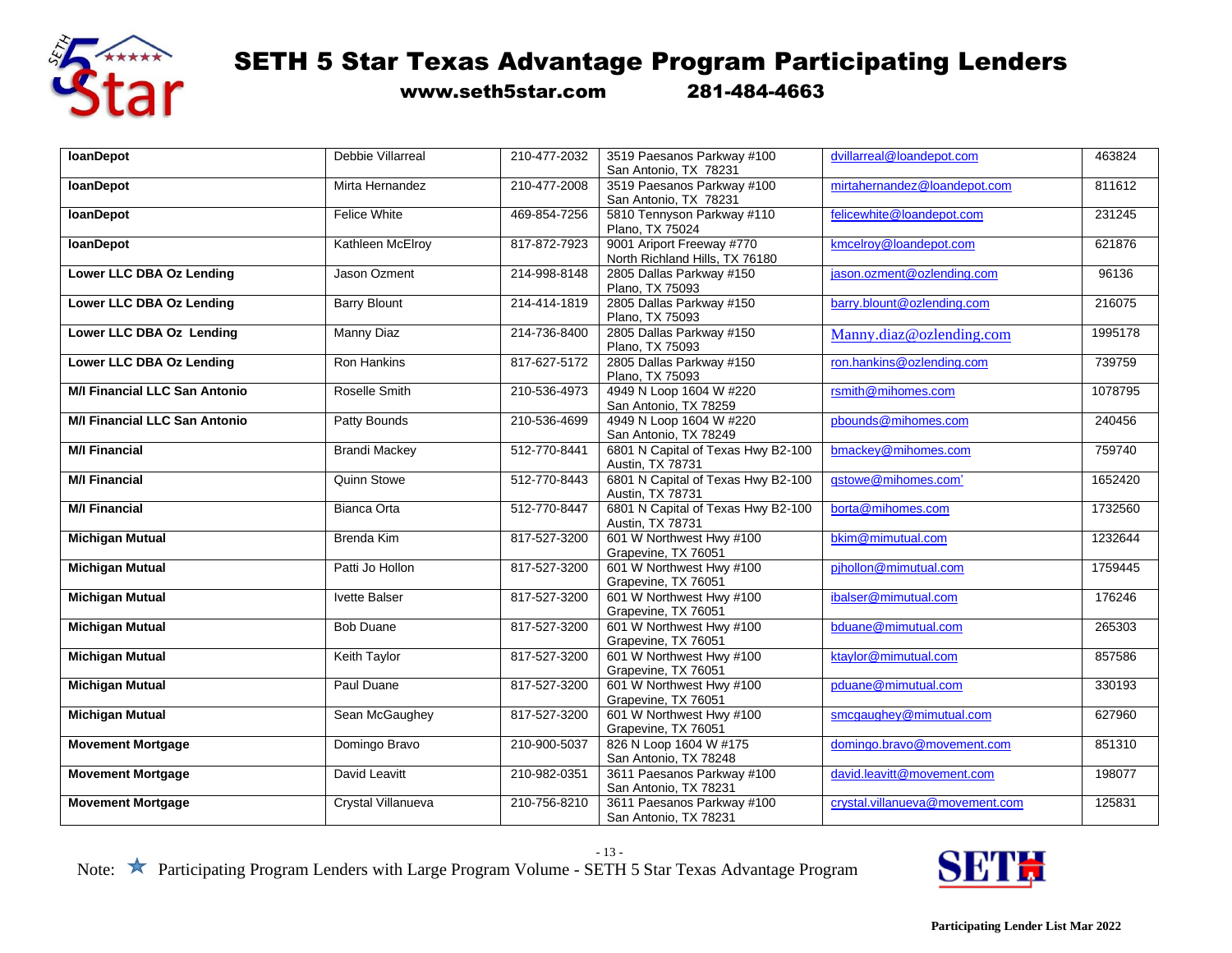

www.seth5star.com 281-484-4663

| <b>Movement Mortgage</b>           | Michael Masserfar     | 512-787-8916 | 1313 Ranch Road 620 South #201<br>Austin, TX 78734    | michael.nasserfar@movement.com   | 209485  |
|------------------------------------|-----------------------|--------------|-------------------------------------------------------|----------------------------------|---------|
| <b>Movement Mortgage</b>           | John Volleman         | 254-784-0334 | 3200 Long Prairie Rd #300                             | john.volleman@movement.com       | 1590589 |
|                                    |                       |              | Flower Mount, TX 75022                                |                                  |         |
| <b>Movement Mortgage</b>           | Andrea Crabtree       | 713-252-1447 | 1011 Surrey Lane Bldg 200 #4                          | andrea.crabtree@movement.com     | 1159195 |
|                                    |                       |              | Flower Mound, TX 75022                                |                                  |         |
| <b>Movement Mortgage</b>           | Mark Karetskly        | 857-544-3158 | 7160 North Dallas Pkwy #380                           | mark.karetskly@movement.com      | 1254891 |
|                                    |                       |              | Plano, TX 75024                                       |                                  |         |
| <b>Movement Mortgage</b>           | Matt Konlande         | 817-881-6125 | 1701 River Run Road #1103                             | matt.konlande@movement.com       | 250451  |
|                                    |                       |              | Fort Worth, TX 76107                                  |                                  |         |
| <b>Movement Mortgage</b>           | <b>Trey Garcia</b>    | 281-910-9563 | 602 Sawyer Street #205                                | trey.garcia@movement.com         | 1164311 |
|                                    |                       |              | Houston, TX 77007                                     |                                  |         |
| <b>Movement Mortgage</b>           | <b>Frank Gonzalez</b> | 713-504-3109 | 602 Sawyer Street #205                                | frank.gonzalez@movement.com      | 1650963 |
|                                    |                       |              | Houston, TX 77007                                     |                                  |         |
| <b>Movement Mortgage</b>           | Paige Bowman          | 281-369-4450 | 602 Sawyer Street #205                                | paige.bowman@movement.com        | 1219512 |
|                                    |                       |              | Houston, TX 77007                                     |                                  |         |
| <b>Nations Lending Corporation</b> | Maria Vengas          | 713-724-6241 | 917 Spring Cypress Rd                                 | maria.vengas@nationslending.com  | 1779677 |
|                                    |                       |              | Spring, TX 77373                                      |                                  |         |
| <b>Nations Reliable Lending</b>    | <b>Mark Goins</b>     | 281-619-8201 | 100 Perkins Ave #D-E                                  | mark.goins@nrlmtg.com            | 219802  |
|                                    |                       |              | League City, TX 77573                                 |                                  |         |
| <b>Nations Reliable Lending</b>    | William Cossaboom     | 713-516-3884 | 4440 W Main Street                                    | will.cossaboom@nrlmortgage.com   | 213900  |
|                                    |                       |              | League City, TX 77573                                 |                                  |         |
| <b>Nations Reliable Lending</b>    | Matthew Hyde          | 281-212-9200 | 4440 W Main Street                                    | matthew.hyde@nrlmortgage.com     | 219798  |
|                                    | Mario Garza           | 281-212-9200 | League City, TX 77573<br>1120 NASA Parkway #400       | mario@nrlmtg.com                 | 378452  |
| <b>Nations Reliable Lending</b>    |                       |              | Houston, TX 77058                                     |                                  |         |
| <b>Nations Reliable Lending</b>    | Debbie Pulido         | 281-782-0193 | 2855 Mangum Rd #A330B                                 | debbie.pulido@nrlmortgage.com    | 244397  |
|                                    |                       |              | Houston, TX 77092                                     |                                  |         |
| <b>Nations Reliable Lending</b>    | Josey Anderson        | 713-349-4501 | 3101 NASA Road One #I                                 | josey.anderson@nrlmortgage.com   | 854464  |
|                                    |                       |              | Seabrook, TX 77586                                    |                                  |         |
| <b>Nations Reliable Lending</b>    | Raymond Kimbrell      | 214-406-3269 | 3101 NASA Road One #I                                 | raymond.kimbrell@nrlmortgage.com | 219755  |
|                                    |                       |              | Seabrook, TX 77586                                    |                                  |         |
| <b>Nations Reliable Lending</b>    | Abe Gallagher         | 281.250.9557 | 3101 NASA Road One #I                                 | abe.gallagher@nrlmortgage.com    | 219745  |
|                                    |                       |              | Seabrook, TX 77586                                    |                                  |         |
| <b>Nations Reliable Lending</b>    | Princess Pulido       | 832-641-4816 | 2855 Mangum Rd #A330B                                 | princess.pulido@nrlmortgage.com  | 180335  |
|                                    |                       |              | Houston, TX 77092                                     |                                  |         |
| <b>Nations Reliable Lending</b>    | Nicole Bankhead       | 713-893-5684 | 6807 Wynwood Lane #B                                  | nicole.bankhead@nrlmortgage.com  | 313890  |
|                                    |                       |              | Houston, TX 77008                                     |                                  |         |
| <b>Nations Reliable Lending</b>    | Chad Freeman          | 832-428-8859 | 6807 Wynwood Lane #B                                  | chad.freeman@nrlmortgage.com     | 620255  |
|                                    |                       |              | Houston, TX 77008                                     |                                  |         |
| <b>Nations Reliable Lending</b>    | Corey Kirven          | 281-684-8233 | 3220 San Jacinto                                      | corey.kirven@nrlmortgage.com     | 298910  |
|                                    |                       |              | Houston, TX 77004                                     |                                  |         |
| <b>Nations Reliable Lending</b>    | <b>Brent Powell</b>   | 832-220-5524 | 33018 Tamina Rd #10                                   | brent.powell@nrlmortgage.com     | 211147  |
|                                    |                       |              | Magnolia, TX 77354                                    |                                  |         |
| <b>Nations Reliable Lending</b>    | Callie Hannah         | 832-260-4255 | 4501 Magnolia Drive Bldg 6 #204<br>Kingwood, TX 77345 | callie.hannah@nrlmortgage.com    | 1068823 |

- 14 -

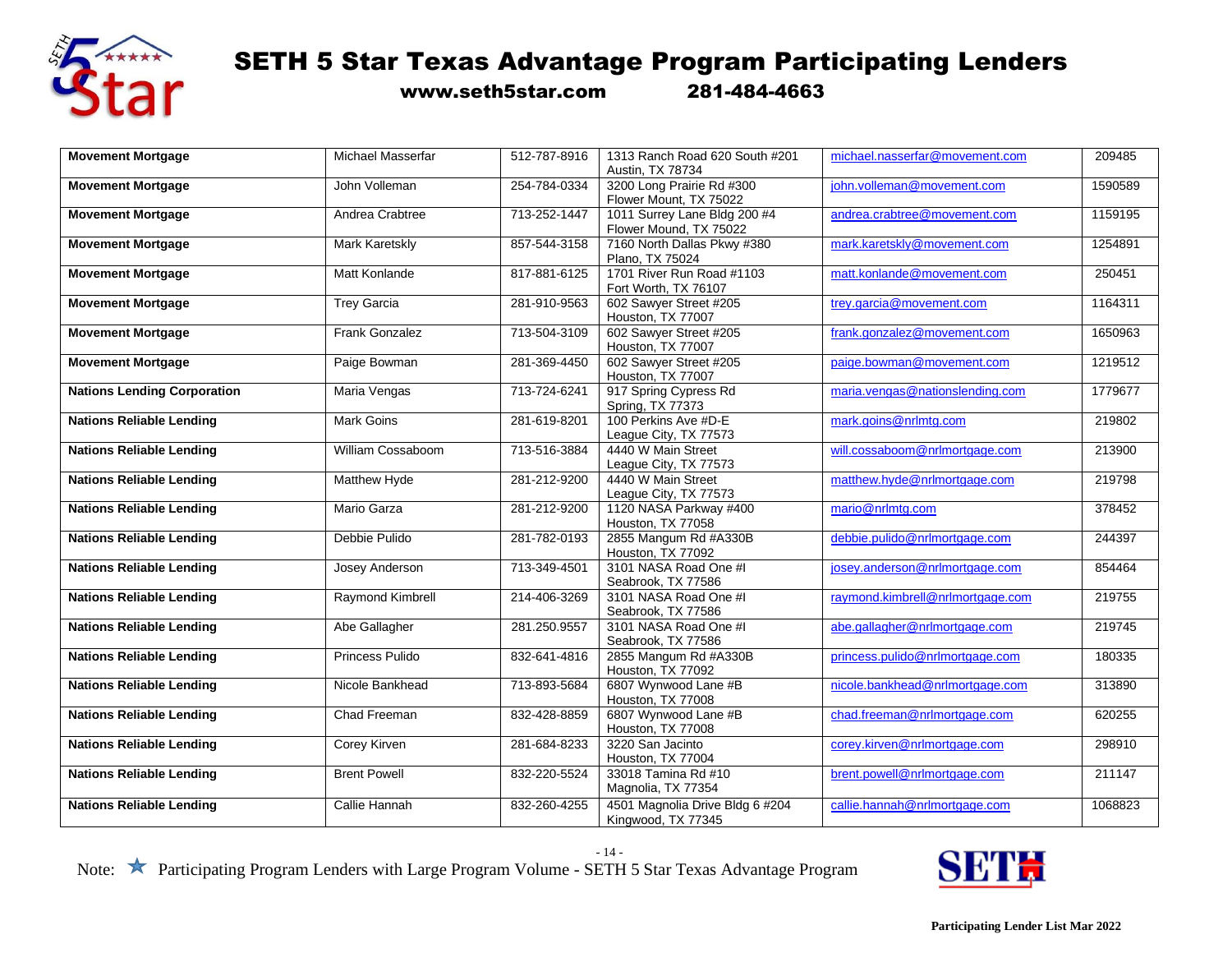

www.seth5star.com 281-484-4663

| <b>Nations Reliable Lending</b>             | <b>Tonette Pipkins</b>  | 832-627-6910 | 4501 Magnolia Drive Bldg 6 #204<br>Kingwood, TX 77345  | tonette.pipkins@nrlmortgage.com   | 694228  |
|---------------------------------------------|-------------------------|--------------|--------------------------------------------------------|-----------------------------------|---------|
| <b>Nations Reliable Lending</b>             | Mersades Jones          | 281-783-4704 | 2245 Texas Drive #300 Office 384                       | mersades.jones@nrlmortgage.com    | 1912816 |
|                                             |                         |              | Sugar Land, TX                                         |                                   |         |
| <b>Nations Reliable Lending</b>             | <b>Shelly Roark</b>     | 512-524-7007 | 814 W North Loop Unit B<br>Austin, TX 78756            | shelly.roark@nrlmortgage.com      | 207714  |
| <b>Nations Reliable Lending</b>             | Cynthia Rock            | 972-771-4925 | 5910 N Central Expressway #1955<br>Dallas, TX 75206    | cynthia.rock@nrlmortgage.com      | 150241  |
| <b>Network Funding</b>                      | Jimmie Darland          | 512-799-2898 | 1717 N IH 35 #150<br>Round Rock, TX 78664              | jimmie.darland@nflp.com           | 226785  |
| <b>North American Financial Corporation</b> | Jon Scampton            | 702-407-9335 | 375 N Stephanie Street Bldg #18<br>Henderson, NV 89104 | jon@nafloans.com                  | 1019871 |
| <b>North American Financial Corporation</b> | <b>Gregory Ernst</b>    | 702-407-9335 | 375 N Stephanie Street Bldg #18<br>Henderson, NV 89104 | gregory@nafloans.com              | 189861  |
| <b>NOVA Home Loans</b>                      | <b>Sherry Scofield</b>  | 817-476-0308 | 222 W Las Colinas Blvd #1650<br>Irving, TX 75039       | sherry.scofield@novahomeloans.com | 208017  |
| NTFN, Inc. - Premier Nationwide             | Deanna Adams            | 214-674-9737 | State Highway 121 Bypass #100<br>Lewisville, TX 75067  | dadams@pnlending.com              | 280133  |
| NTFN. Inc. - Premier Nationwide             | <b>Brad Lynch</b>       | 469-450-2723 | State Highway 121 Bypass #100<br>Lewisville, TX 75067  | blynch@pnlending.com              | 150241  |
| NTFN, Inc. - Premier Nationwide             | Jeremy Steffens         | 972-537-0672 | State Highway 121 Bypass #100<br>Lewisville, TX 75067  | jsteffens@pnlending.com           | 433612  |
| NTFN. Inc. - Premier Nationwide             | Amanda McCandless       | 972-537-0572 | State Highway 121 Bypass #100<br>Lewisville, TX 75067  | amanda@pnlending.com              | 480388  |
| NTFN, Inc. - Premier Nationwide             | <b>Stacy Schriever</b>  | 817-707-5454 | 700 State Hwy 121 By Pass #150<br>Lewisville, TX 75067 | sschriever@pnlending.com          | 293313  |
| NTFN, Inc. - Premier Nationwide             | Anthony Glenn           | 214-632-4445 | 700 State Hwy 121 By Pass #150<br>Lewisville, TX 7506  | aglenn@pnlending.com              | 1644818 |
| NTFN, Inc. - Premier Nationwide             | Maria Osio              | 512-782-0137 | 3933 Steck Ave B106<br>Austin, TX 78759                | mosio@pnlending.com               | 1195773 |
| NTFN, Inc. - Premier Nationwide             | <b>Ginger Carnright</b> | 512-762-8353 | 3933 Steck Ave B106<br>Austin, TX 78759                | gcarnright@pnlending.com          | 824698  |
| On Q Financial                              | Armando Mungioli        | 972-333-7811 | 5445 Legacy Dr #170<br>Plano, TX 75024                 | Armando.mungioli@gonfinancial.com | 231198  |
| <b>Open Mortgage</b>                        | <b>Robert Lewis</b>     | 210-650-9988 | 12702 Toepperwein Rd #223<br>San Antonio, TX 78233     | robert@rlidealmortgage.com        | 1080440 |
| <b>Open Mortgage</b>                        | David Hail              | 972-365-8099 | 4452 Chaha Rd #204<br>Garland, TX 75043                | davidhail@openmtg.com             | 213066  |
| <b>Origin Bank Home Lending</b>             | Kristen Miller          | 469-816-6319 | 16479 Dallas Pkwy #550<br>Addison, TX 75001            | kmiller@origin.bank               | 19819   |
| <b>Origin Bank Home Lending</b>             | Gabe Garza              | 469-225-4342 | 16479 Dallas Pkwy #550<br>Addison, TX 75001            | gdgarza@origin.bank               | 111224  |
| <b>Origin Bank Home Lending</b>             | Julie Maddux            | 682-334-5833 | 6613 Precinct Line Rd<br>N Richland Hills, TX 76182    | jmaddux@origin.bank               | 227130  |
| <b>Paramount Residential Mortgage</b>       | Ricardo Trejo           | 210-364-8925 | 8000 IH 10 West #600<br>San Antonio, TX 78230          | rtrejo@prmq.net                   | 260868  |

- 15 -

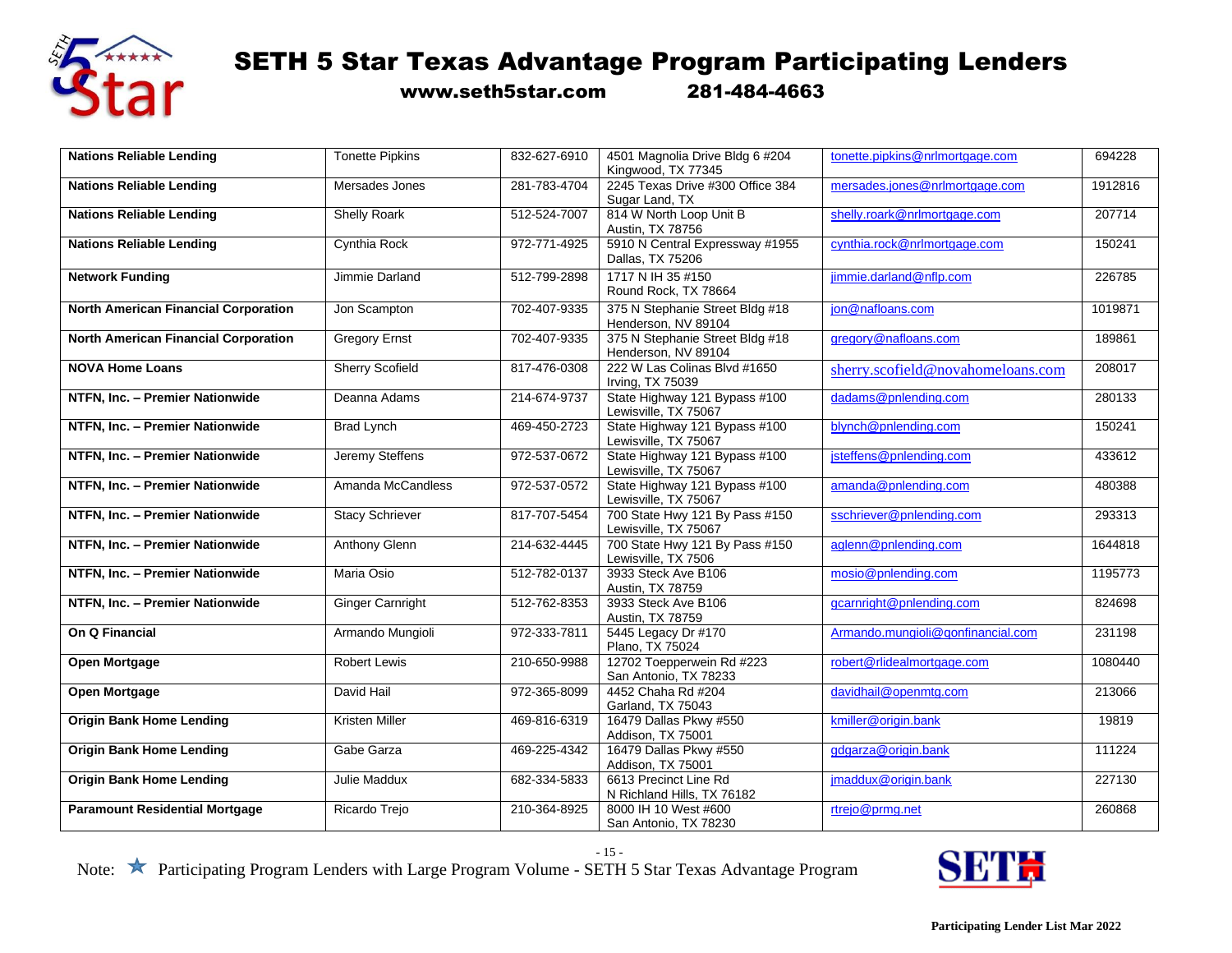

www.seth5star.com 281-484-4663

| <b>Paramount Residential Mortgage</b>         | Arthur Blackburn     | 832-598-7075 | 9950 Westpark Dr #540             | ablackburn@prmg.net            | 1248316 |
|-----------------------------------------------|----------------------|--------------|-----------------------------------|--------------------------------|---------|
|                                               |                      |              | Houston, TX 77063                 |                                |         |
| <b>Premier Bank Texas</b>                     | <b>Becky Reuter</b>  | 817-343-1309 | 4851 Merlot Ave #520              | breuter@premierbank.com        | 254084  |
|                                               |                      |              | Grapevine, TX 76051               |                                |         |
| Primelending, A Plains Capital Company        | Denise Elvir - Meyer | 832-536-3399 | 18333 Egret Bay Blvd #111         | delvir-meyer@primelending.com  | 274289  |
|                                               |                      |              | Houston, TX 77058                 |                                |         |
| Primelending, A Plains Capital Company        | Irma Hunold          | 832-275-2856 | 18333 Egret Bay Blvd #111         | irma.hunold@primelending.com   | 225091  |
|                                               |                      |              | Houston, TX 77058                 |                                |         |
| Primelending, A Plains Capital Company        | <b>Glen Reaves</b>   | 832-536-3387 | 18333 Egret Bay Blvd #111         | greaves@primelending.com       | 210065  |
|                                               |                      |              | Houston, TX 77058                 |                                |         |
| Primelending, A Plains Capital Company        | Deana McClellen      | 832-969-8328 | 18333 Egret Bay Blvd #111         | dmcclellen@primelending.com    | 179587  |
|                                               |                      |              | Houston, TX 77058                 |                                |         |
| Primelending, A Plains Capital Company        | Kathryn Jones        | 281-889-9799 | 18333 Egret Bay Blvd #111         | kathryn.jones@primelending.com | 217219  |
|                                               |                      |              | Houston, TX 77058                 |                                |         |
| Primelending, A Plains Capital Company        | Damon Ford           | 281-212-8925 | 16055 Space Center Blvd #250      | dford@primelending.com         | 179499  |
|                                               |                      |              | Houston, TX 77062                 |                                |         |
| Primelending, A Plains Capital Company        | Lauri Coppock        | 281-212-8910 | 16055 Space Center Blvd #250      | lcoppock@primelending.com      | 176539  |
|                                               |                      |              | Houston, TX 77062                 |                                |         |
| Primelending, A Plains Capital Company        | <b>Paul Sellers</b>  | 817-948-5529 | 2717 Commercial Center Blvd #J230 | psellers@primelending.com      | 179499  |
|                                               |                      |              | Katy, TX 77494                    |                                |         |
| Primelending, A Plains Capital Company        | Daphne Burris        | 281-681-6516 | 25511 Budde Rd Bldg P #302        | dburris@primelending.com       | 176517  |
|                                               |                      |              | The Woodlands, TX 77380           |                                |         |
| Primelending, A Plains Capital Company        | Rachelle Aaron       | 281-212-8930 | 8003 FM 3180 #1                   | raaron@primelending.com        | 176589  |
|                                               |                      |              | Baytown, TX 77523                 |                                |         |
| Primelending, A Plains Capital Company        | Marie Cyr            | 512-716-3532 | 810 Hester's Crossing #150        | mcyr@primelending.com          | 269403  |
|                                               |                      |              | Round Rock, TX 78681              |                                |         |
| Primelending, A Plains Capital Company        | Jeremy McCune        | 847-754-8421 | 270 N Loop 1604 East #310         | jmccune@primelending.com       | 207626  |
|                                               |                      |              | San Antonio, TX 78232             |                                |         |
| Primelending, A Plains Capital Company        | Alexis Farrar        | 972-930-9039 | 18111 Preston Rd #900             | afarrar@primelending.com       | 215802  |
|                                               |                      |              | Dallas, TX 75252                  |                                |         |
| Primelending, A Plains Capital Company        | Christina Arias      | 214-566-6313 | 3500 Oak Lawn Ave #150            | carias@primelending.com        | 232179  |
|                                               |                      |              | Dallas, TX 75219                  |                                |         |
| <b>Primelending, A Plains Capital Company</b> | <b>Kirk Griffin</b>  | 972-447-5895 | 3500 Oak Lawn Ave #150            | kirkg@primelending.com         | 184090  |
|                                               |                      |              | Dallas, TX 75219                  |                                |         |
| Primelending, A Plains Capital Company        | Alex Varela          | 972-250-9603 | 150 W College St #300             | avarela@primelending.com       | 184823  |
|                                               |                      |              | Grapevine, TX 76051               |                                |         |
| Primelending, A Plains Capital Company        | Jack Loughborough    | 512-826-8013 | 1717 W 6 <sup>th</sup> St #340    | jackl@primelending.com         | 184050  |
|                                               |                      |              | Austin, TX 78703                  |                                |         |
| Primelending, A Plains Capital Company        | Edgar Garcia         | 512-582-7249 | 1717 W 6 <sup>th</sup> St #340    | edgar.garcia@primelending.com  | 513253  |
|                                               |                      |              | Austin, TX 78703                  |                                |         |
| Primelending, A Plains Capital Company        | Donna Presley        | 806-318-4071 | 3440 Bell St #326                 | dpresley@primelending.com      | 176904  |
|                                               |                      |              | Amarillo, TX 79109                |                                |         |
| Primelending, A Plains Capital Company        | Gaye Crump           | 806-318-4971 | 3440 Bell St #326                 | gcrump@primelending.com        | 1531380 |
|                                               |                      |              | Amarillo, TX 79109                |                                |         |
| <b>Primelending, A Plains Capital Company</b> | Renee Mahaffee       | 806-206-1109 | 2425 W Loop S #120                | rmahaffee@primelending.com     | 184050  |
|                                               |                      |              | Houston, TX 77027                 |                                |         |

- 16 -

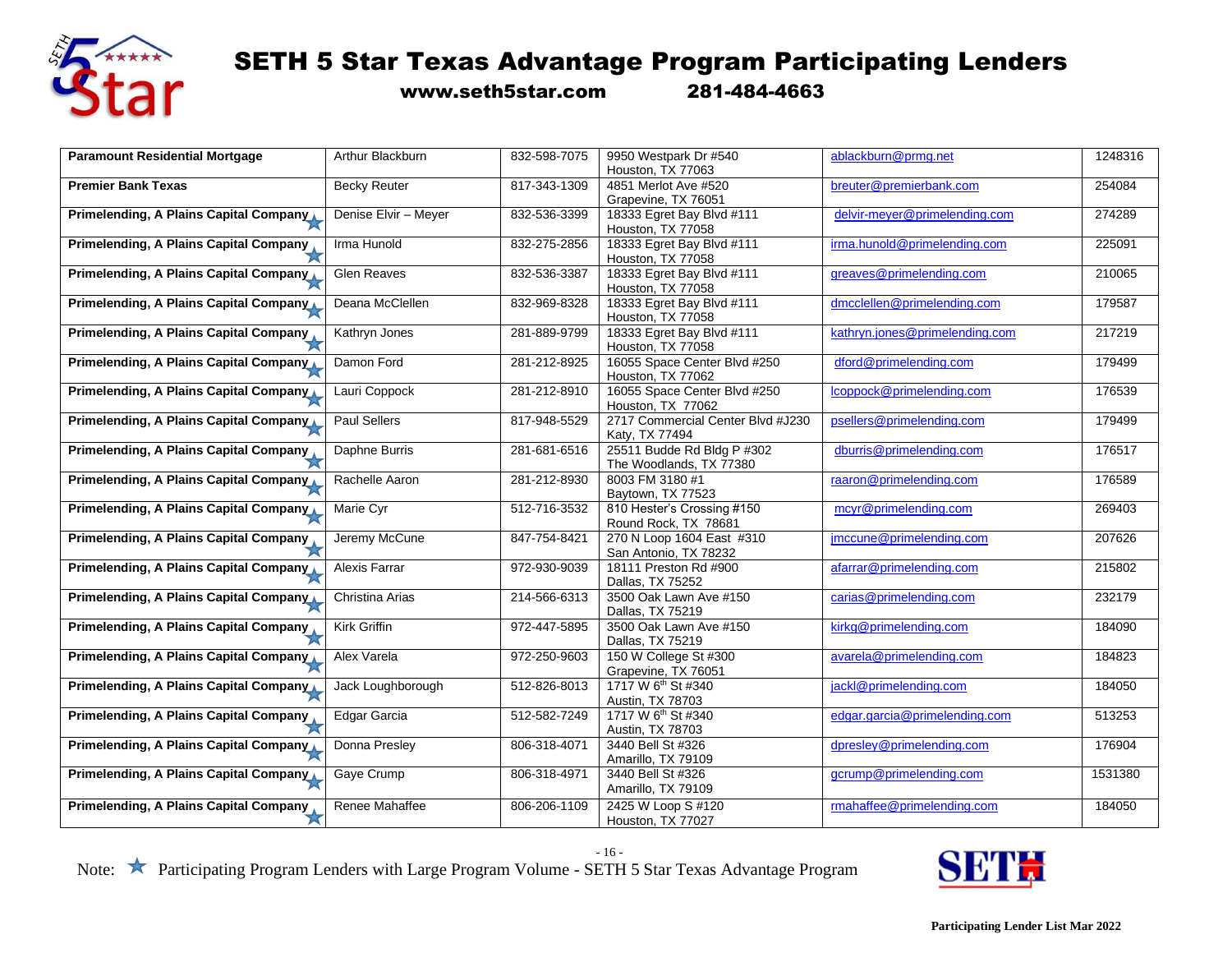

www.seth5star.com 281-484-4663

| <b>Primelending, A Plains Capital Company</b> | Jeremy Noves                | 806-318-4070 | 3440 Bell St #326                    | jnoyes@primelending.com           | 264547  |
|-----------------------------------------------|-----------------------------|--------------|--------------------------------------|-----------------------------------|---------|
|                                               |                             |              | Amarillo, TX 79109                   |                                   |         |
| Primelending, A Plains Capital Company        | David Wade                  | 432.689.2559 | 3510 N Midkiff Rd #200               | dwade@primelending.com            | 793614  |
|                                               |                             |              | Midland, TX 79705                    |                                   |         |
| Primelending, A Plains Capital Company        | <b>Helen Dennard</b>        | 432-550-2011 | 1541 JBS Pkwy #16                    | hdennard@primelending.com         | 1083178 |
|                                               |                             |              | Odessa, TX 79761                     |                                   |         |
| Primelending, A Plains Capital Company        | Nancy Cooper                | 903-815-9377 | 825 Watters Creek Blvd., Suite 260   | nancy.cooper@primelending.com     | 231128  |
|                                               |                             |              | Allen, TX 75013                      |                                   |         |
| <b>PrimeWest Mortgage</b>                     | Jack Bibb                   | 806-771-7724 | 7806 Indiana Ave                     | jack.bibb@primewestcorp.com       | 335866  |
|                                               |                             |              | Lubbock, TX 79423                    |                                   |         |
| <b>PrimeWest Mortgage</b>                     | <b>Whitney Chaney</b>       | 806-776-6809 | 9816 Slide Rd                        | whitney.chaney@primewestcorp.com  | 1213629 |
|                                               |                             |              | Lubbock, TX 79423                    |                                   |         |
| <b>PrimeWest Mortgage</b>                     | <b>Jeff Sicking</b>         | 940-627-0047 | 203 W Walnut St #101                 | jeff.sicking@primewestcorp.com    | 335861  |
|                                               |                             |              | Decatur, TX 76234                    |                                   |         |
| <b>PrimeWest Mortgage</b>                     | Meaghan Hood                | 940-627-0047 | 203 W Walnut St #101                 | meagan.hood@primewestcorp.com     | 894173  |
|                                               |                             |              | Decatur, TX 76234                    |                                   |         |
| <b>PrimeWest Mortgage</b>                     | Tom Bartosh                 | 972-935-9200 | 1568 N Highway 77 #100               | tom.bartosh@primewestcorp.com     | 351125  |
|                                               |                             |              | Waxahachie, TX 75165                 |                                   |         |
| <b>PrimeWest Mortgage</b>                     | Casey Taylor                | 972-935-9208 | 1568 N Highway 77 #100               | casey.taylor@primewestcorp.com    | 408217  |
|                                               |                             |              | Waxahachie, TX 75165                 |                                   |         |
| <b>PrimeWest Mortgage</b>                     | Andrea Holt                 | 940-781-6118 | One Eureka Circle                    | andrea.holt@primewestcorp.com     | 657852  |
|                                               |                             |              | Wichita Falls, TX 76308              |                                   |         |
| <b>PrimeWest Mortgage</b>                     | Diana Hunt                  | 940-687-1502 | One Eureka Circle                    | diana.hunt@primewestcorp.com      | 335854  |
|                                               |                             |              | Wichita Falls, TX 76308              |                                   |         |
| <b>PrimeWest Mortgage</b>                     | Melissa Wicker              | 432-689-0000 | 5109 W Wadley #106                   | mwicker@primewestcorp.com         | 177788  |
|                                               |                             |              | Midland, TX 79707                    |                                   |         |
| <b>PrimeWest Mortgage</b>                     | Adrianne Rendon             | 432-689-0000 | 5109 W Wadley #106                   | adrianne.rendon@primewestcorp.com | 336747  |
|                                               |                             |              | Midland, TX 79707                    |                                   |         |
| <b>Pulte Mortgage</b>                         | Sandra Stevens              | 512-532-3459 | 12301 Riata Trace Pkwy               | sandra.stevens@pulte.com          | 258682  |
|                                               |                             |              | Austin, TX 78727                     |                                   |         |
| <b>Republic State Mortgage</b>                | Sadaf Sultan                | 832-563-6659 | 4655 Sweetwater Blvd #675            | ssultan@rsmc.net                  | 152577  |
|                                               |                             |              | Sugar Land, TX 77479                 |                                   |         |
| <b>Republic State Mortgage</b>                | Arian Hamer                 | 832-819-5401 | 4655 Sweetwater Blvd #675            | ahamer@rsmc.net                   | 77282   |
|                                               |                             |              | Sugar Land, TX 77479                 |                                   |         |
| <b>Revolution Mortgage</b>                    | Karla Hester                | 210.365.4678 | 13750 San Pedro, Suite 950, San      | khester@revolutionmortgage.com    | 2025110 |
|                                               |                             |              | Antonio, TX 78232                    |                                   |         |
| <b>Revolution Mortgage</b>                    | Michael Fuda/Zach Moore     | 281.615.2206 | 11777 Katy Freeway, #407S,           | mfuda@revolutionmortgage.com      | 2064718 |
|                                               |                             |              | Houston, TX 77079                    |                                   |         |
| <b>Revolution Mortgage</b>                    | <b>Bryant Delgado</b>       | 832.275.4694 | 5501 Louetta Rd, Suite F, Spring, TX | bdelgado@revolutionmortgage.com   | 2128491 |
|                                               |                             |              | 77379                                |                                   |         |
| <b>Revolution Mortgage</b>                    | Patrick Richoux/David Kelly | 512.944.5067 | 14425 Falcon Head Blvd., #E-100.     | prichoux@revolutionmortgage.com   | 2149493 |
|                                               |                             |              | Office 111, Austin, TX 78738         | dkelly@revolutionmortgage.com     |         |
| <b>Revolution Mortgage</b>                    | <b>Chet Decker</b>          | 214.769.5626 | 450 Century Parkway, #250, Office    | cdecker@revolutionmortgage.com    | 2172820 |
|                                               |                             |              | 204 & 205, Allen, TX 75013           |                                   |         |
| <b>Revolution Mortgage</b>                    | Sebastian Burfitt           | 512.914.9146 | 24285 Katy Freeway, Suite 300,       | sburfitt@revolutionmortgage.com   | 2238329 |
|                                               |                             |              | Office 11, Katy, TX 77494            |                                   |         |

- 17 -

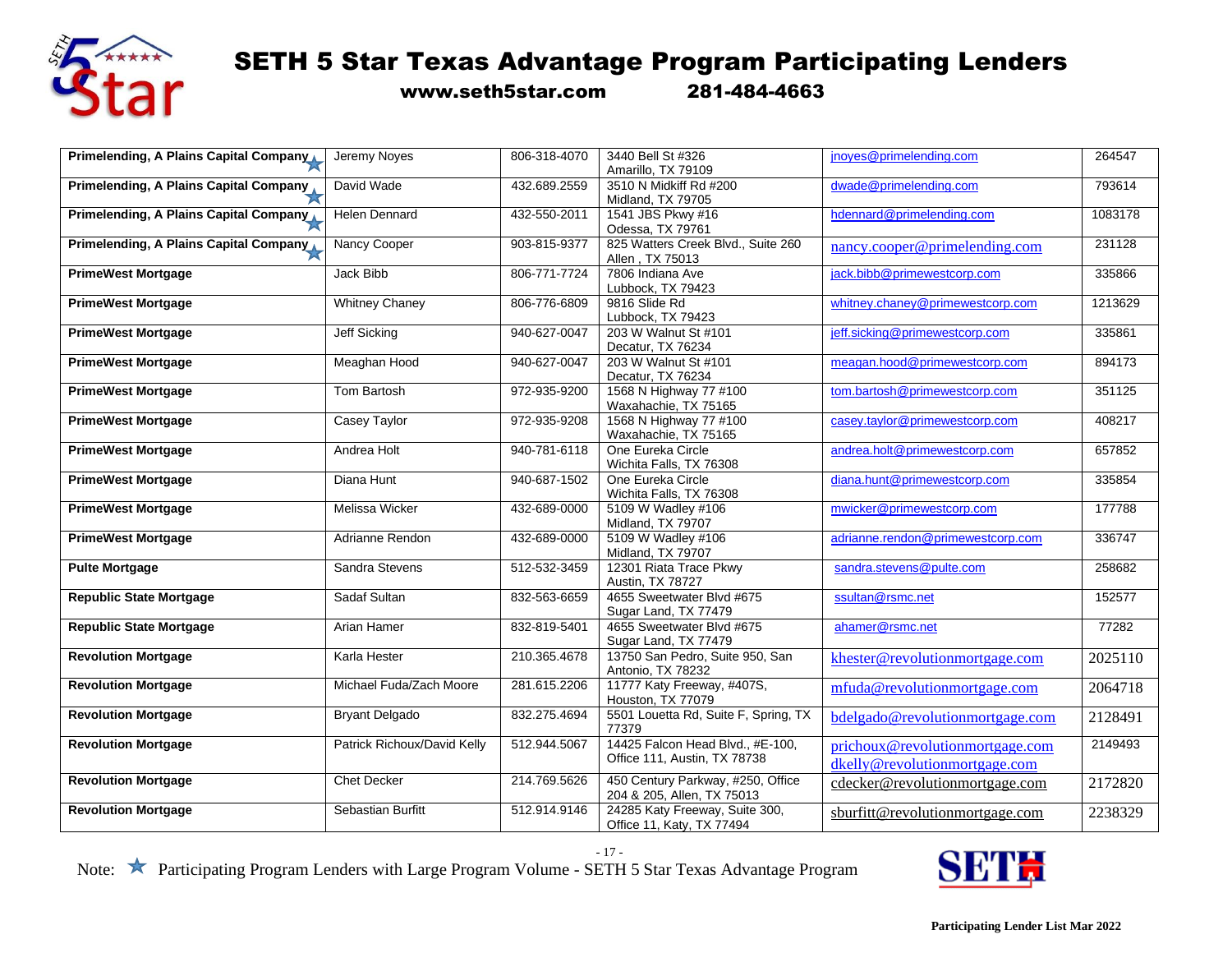

www.seth5star.com 281-484-4663

| <b>Revolution Mortgage</b>             | Nikkie Bickham         | 469.865.4948           | 203 FM 161 Business South, Unit 1,                          | nbickham@revolutionmortgage.com      | 2252401 |
|----------------------------------------|------------------------|------------------------|-------------------------------------------------------------|--------------------------------------|---------|
|                                        |                        |                        | Hughes Spring, TX 75656                                     |                                      |         |
| <b>Revolution Mortgage</b>             | Christina Luna         | 214.566.6313           | 4400 State Hwy 121, Suite 325,<br>Lewisville, TX 75056      | cluna@revolutionmortgage.com         | 2273279 |
| <b>Revolution Mortgage</b>             | Craig Lemp             | 469.363.1212           | 1629 Smirl Dr., Suite 100, Office 15,<br>Heath, TX 75032    | clemp@revolutionmortgage.com         | 2301376 |
| <b>Revolution Mortgage</b>             | Art Aguilar            | 281.630.8377           | 800 Rockmead Dr., Suite 122,<br>Kingwood, TX 77339          | aaguilar@revolutionmortgage.com      | 2299021 |
| <b>Revolution Mortgage</b>             | Nancy Baier            | 512.785.1608           | 13785 Research Blvd., #125, Office<br>148, Austin, TX 78750 | nbaier@revolutionmortgage.com        | 2308016 |
| <b>Revolution Mortgage</b>             | Kenneth Tate           | 832.656.7716           | 26502 Oak Ridge Drive, #1, Spring,<br>TX 77380              | ktate@revolutionmortgage.com         | 2249809 |
| <b>SWBC</b>                            | John Bradley           | 281-823-6355           | 2525 Bay Area Blvd #630<br>Houston, TX 77058                | jbradley@swbc.com                    | 1401907 |
| <b>SWBC</b>                            | Lisa Warren            | 210-710-6380           | 8400 Blanco Rd #100<br>San Antonio, TX 78216                | lwarren@swbc.com                     | 196314  |
| <b>SWBC</b>                            | Rob Flores             | 210-686-5974           | 8400 Blanco Rd #100<br>San Antonio, TX 78216                | rflores@swbc.com                     | 213881  |
| <b>SWBC</b>                            | <b>Mary Dietz</b>      | 817-635-3519           | 1281 W Green Oaks Blvd #119<br>Arlington, TX 76013          | mdietz@swbc.com                      | 219164  |
| <b>Scion Lending</b>                   | Jesse Burton           | 888-519-8427<br>x10006 | 2180 N Loop West #250<br>Houston, TX 770189                 | jesse.burton@scionlending.com        | 514032  |
| <b>Scion Lending</b>                   | LaMarr McDaniel        | 888-519-8427           | 325 Chestnut St #800<br>Philadelphia, PA 19106              | Imcdaniel@scionlending.com           | 513053  |
| <b>Security National Mortgage-SNMC</b> | Ana Arriola            | 956-554-0792           | 1213 E Alton<br>Brownsville, TX 78526                       | ana.arriola@securitynational.com     | 160490  |
| <b>Security National Mortgage-SNMC</b> | Rhonda Jenkins         | 512-795-5596           | 9737 Great Hills Trail #200 & 150<br>Austin, TX 77875       | rhonda.jenkins@securitynational.com  | 406311  |
| <b>Security National Mortgage-SNMC</b> | Michael Delgado        | 512-795-5596           | 9737 Great Hills Trail #200 & 150<br>Austin, TX 77875       | michael.delgado@securitynational.com | 221142  |
| <b>Security National Mortgage-SNMC</b> | Aubrey Johnson         | 817-627-7619           | 602 S Main Street #200<br>Weatherford, TX 76086             | aubrey.johnson@snmc.com              | 1054984 |
| <b>Security National Mortgage-SNMC</b> | <b>Oscar Dominguez</b> | 214-282-7548           | 7920 Belt Line Rd #158<br>Dallas, TX 75254                  | oscar.dominguezramos@snmc.com        | 1764721 |
| <b>Security National Mortgage-SNMC</b> | James Reves            | 832-868-3891           | 17347 Village Green Dr #102<br>Houston, TX 77040            | james.reves@snmc.com                 | 1563612 |
| <b>Sente Mortgage</b>                  | Jenny Lack             | 254-394-2138           | 3400 E Central TX Expwy Bldg 100<br>#105 Killeen, TX 76543  | jenny.lack@sentemortgage.com         | 255360  |
| <b>Sente Mortgage</b>                  | Dan Monson             | 281-657-0472           | 1616 South Voss #500<br>Houston, TX 77057                   | dan.monson@sentemortgage.com         | 132111  |
| <b>Sente Mortgage</b>                  | Vince Chacon           | 210-293-4307           | 14402 Blanco Rd #102<br>San Antonio, TX 78216               | vince.chacon@sentemortgage.com       | 208598  |
| <b>Sente Mortgage</b>                  | Christian Peter Chacon | 210-296-8556           | 14402 Blanco Rd #102<br>San Antonio, TX 78216               | christian.chacon@sentemortgage.com   | 1004160 |
| <b>Sente Mortgage</b>                  | Amanda Cooper          | 817-689-2987           | 101 Summit Ave #1000<br>Fort Worth, TX 76102                | amanda.cooper@sentemortgage.com      | 1102668 |

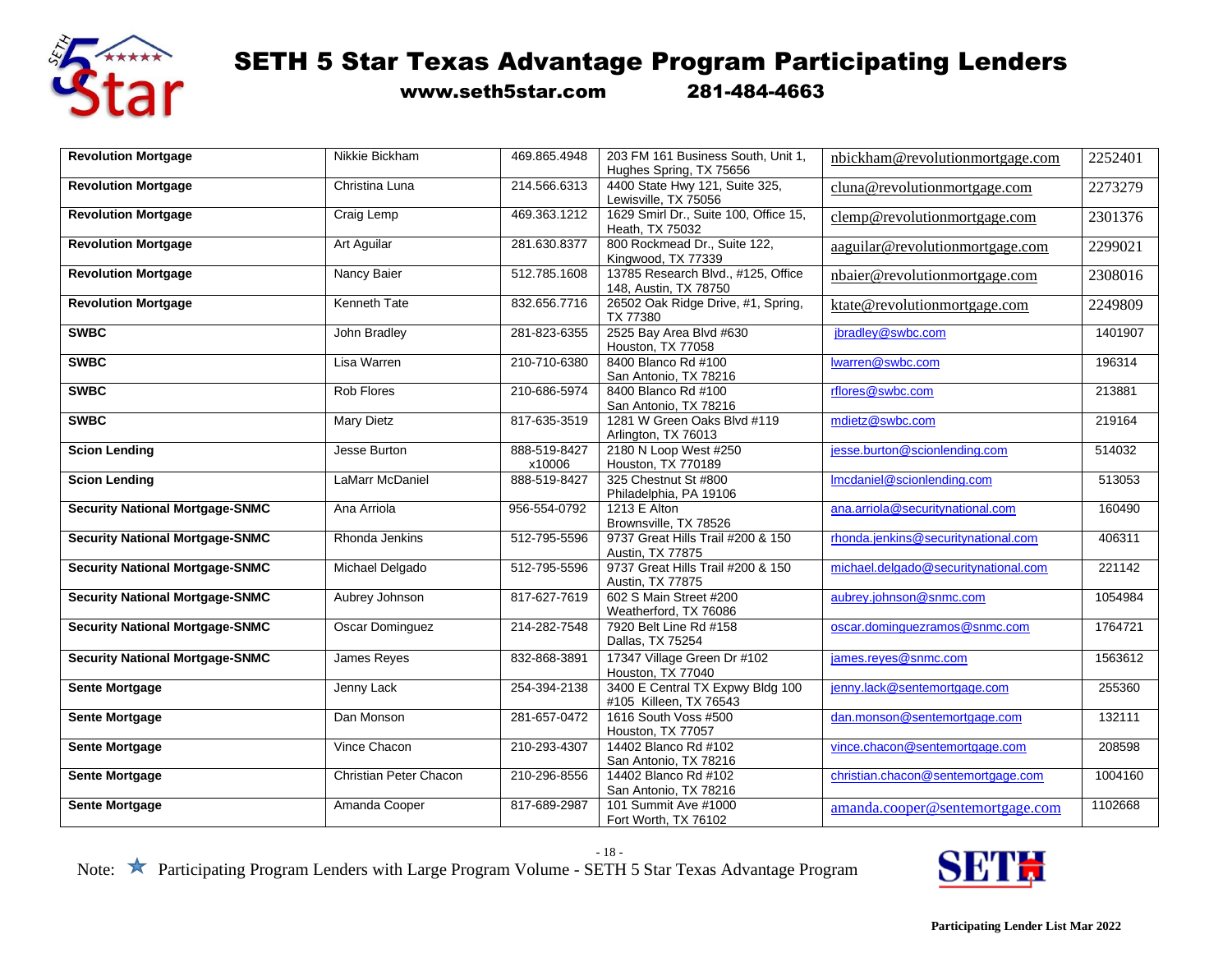

www.seth5star.com 281-484-4663

| <b>ServiceFirst Mortgage</b>         | Monica Mitchell-Rucker     | 903-266-1611 | 270 E Tyler St                      | monicarucker@servicefirstmtg.com   | 177962  |
|--------------------------------------|----------------------------|--------------|-------------------------------------|------------------------------------|---------|
|                                      |                            |              | Canton, TX 75103                    |                                    |         |
| <b>ServiceFirst Mortgage</b>         | <b>Tammy Cooper</b>        | 903-266-1611 | 270 E Tyler St                      | tcooper@servicefirstmtg.com        | 1004160 |
|                                      |                            |              | Canton, TX 75103                    |                                    |         |
| <b>ServiceFirst Mortgage</b>         | <b>Terrie Goodloe</b>      | 817-925-8306 | 437 S W Wilshire #A-1               | tgoodloe@servicefirstmtg.com       | 875014  |
|                                      |                            |              | Burleson, TX 76028                  |                                    |         |
| <b>ServiceFirst Mortgage</b>         | Lisa Keese                 | 817-233-9226 | 124 W Renfro #200                   | Ikeese@servicefirstmtg.com         | 221829  |
|                                      |                            |              | Burleson, TX 76028                  |                                    |         |
| <b>ServiceFirst Mortgage</b>         | Nash Wisdom                | 512-994-7091 | 10526 W Parmer Ln                   | nwisdom@servicefirstmtg.com        | 514513  |
|                                      |                            |              | Austin, TX 78717                    |                                    |         |
| <b>ServiceFirst Mortgage</b>         | Jennifer Aleman            | 972-278-4651 | 3200 Broadway Blvd #125             | jaleman@servicefirstmtg.com        | 1257679 |
|                                      |                            |              | Garland, TX 75043                   |                                    |         |
| <b>ServiceFirst Mortgage</b>         | Barbara Meager             | 972-679-8912 | 3200 Broadway Blvd #120             | bmeager@servicefirstmtg.com        | 206828  |
|                                      |                            |              | Garland, TX 75043                   |                                    |         |
| <b>ServiceFirst Mortgage</b>         | Kristy Osborn              | 972-841-9147 | 3200 Broadway Blvd #120             | kristyo@servicefirstmtg.com        | 206895  |
|                                      |                            |              | Garland, TX 75043                   |                                    |         |
| <b>ServiceFirst Mortgage</b>         | John Best                  | 972-608-7500 | 5741 Legacy Drive #317              | jbest@servicefirstmtg.com          | 400311  |
|                                      |                            |              | Plano, TX 75024                     |                                    |         |
| <b>ServiceFirst Mortgage</b>         | <b>Richard Woodward</b>    | 469-634-4512 | 6800 Weiskopf Ave #200              | rwoodward@servicefirstmtg.com      | 344963  |
|                                      |                            |              | McKinney, TX 75070                  |                                    |         |
| <b>ServiceFirst Mortgage</b>         | Ruth Ann Dunham            | 817-804-0000 | 2400 Highway 287 North #100         | rdunham@servicefirstmtg.com        | 219157  |
|                                      |                            |              | Mansfield, TX 76063                 |                                    |         |
|                                      | Dorinda Sherwood           | 806-771-9433 | 10115 Quaker Ave                    |                                    | 999896  |
| <b>Southwest Bank Mortgage</b>       |                            |              | Lubbock, TX 79484                   | dorinda.sherwood@southwbank.com    |         |
| <b>Southwest Bank Mortgage</b>       | Scott Smith                | 806-771-9433 | 10115 Quaker Ave                    | scott.smith@southwbank.com         | 497446  |
|                                      |                            |              | Lubbock, TX 79484                   |                                    |         |
|                                      | <b>Michael Scott</b>       | 806-771-9433 | 10115 Quaker Ave                    | scott.smith@southwbank.com         | 595316  |
| <b>Southwest Bank Mortgage</b>       |                            |              | Lubbock, TX 79484                   |                                    |         |
|                                      |                            | 512-794-9694 | 9020 N Capital of Texas Hway, Bld 1 |                                    |         |
| <b>Stride Mortgage</b>               | John DiCristofalo          |              | Sut 310, Austin, TX 78759           | jdicristofalo@stridebank.com       | 224033  |
|                                      | Kenneth Travis             | 903-331-0892 | 4121 Gilmer Rd #200                 |                                    |         |
| <b>Success Mortgage Partners</b>     |                            |              |                                     | kenneth@travis-mortgage.com        | 231241  |
|                                      |                            | 512-522-2501 | Longview, TX 75604                  |                                    | N/A     |
| <b>Success Mortgage Partners</b>     | <b>Tony Psaromatis</b>     |              | 7000 N Mopac Exwy #200 #2113        | tony@tonypsaromatis.com            |         |
|                                      |                            |              | Austin, TX 78731                    |                                    |         |
| <b>Sun West Mortgage Company</b>     | Suzette Johnston           | 512-361-4274 | 5910 Courtyard Drive #170           | suzette.iohnston@swmc.com          | 239090  |
|                                      |                            |              | Austin, TX 78746                    |                                    |         |
| <b>Sun West Mortgage Company</b>     | <b>Ellen Exley</b>         | 512-361-4274 | 5910 Courtyard Drive #170           | ellen.exley@swmc.com               | 343027  |
|                                      |                            |              | Austin, TX 78746                    |                                    |         |
| <b>Sun West Mortgage Company</b>     | La Trease Price            | 512-862-9986 | 5910 Courtyard Drive #170           | latrease.price@swmc.com            | 1672027 |
|                                      |                            |              | Austin, TX 78746                    |                                    |         |
| <b>Superior Mortgage</b>             | Benny Outland              | 281-704-8466 | 4819 Williams Dr                    | benny@mysuperiorloan.com           | 239390  |
|                                      |                            |              | Georgetown, TX 78633                |                                    |         |
| <b>Supreme Lending</b><br>★          | LeighAnne Price<br>$\star$ | 432-210-8894 | 4410 N Midkiff Rd #D-2              | leighanne.price@supremelending.com | 1531656 |
| (Everett Financial)                  | 2021 5 Star Loan Officer   |              | Midland, TX 79705                   |                                    |         |
| <b>Supreme Lending</b><br>$\bigstar$ | Veronica Santos            | 806-676-6388 | 6900 I-40 West #270                 | veronica.santos@supremelending.com | 1048008 |
| (Everett Financial)                  |                            |              | Amarillo, TX 79106                  |                                    |         |

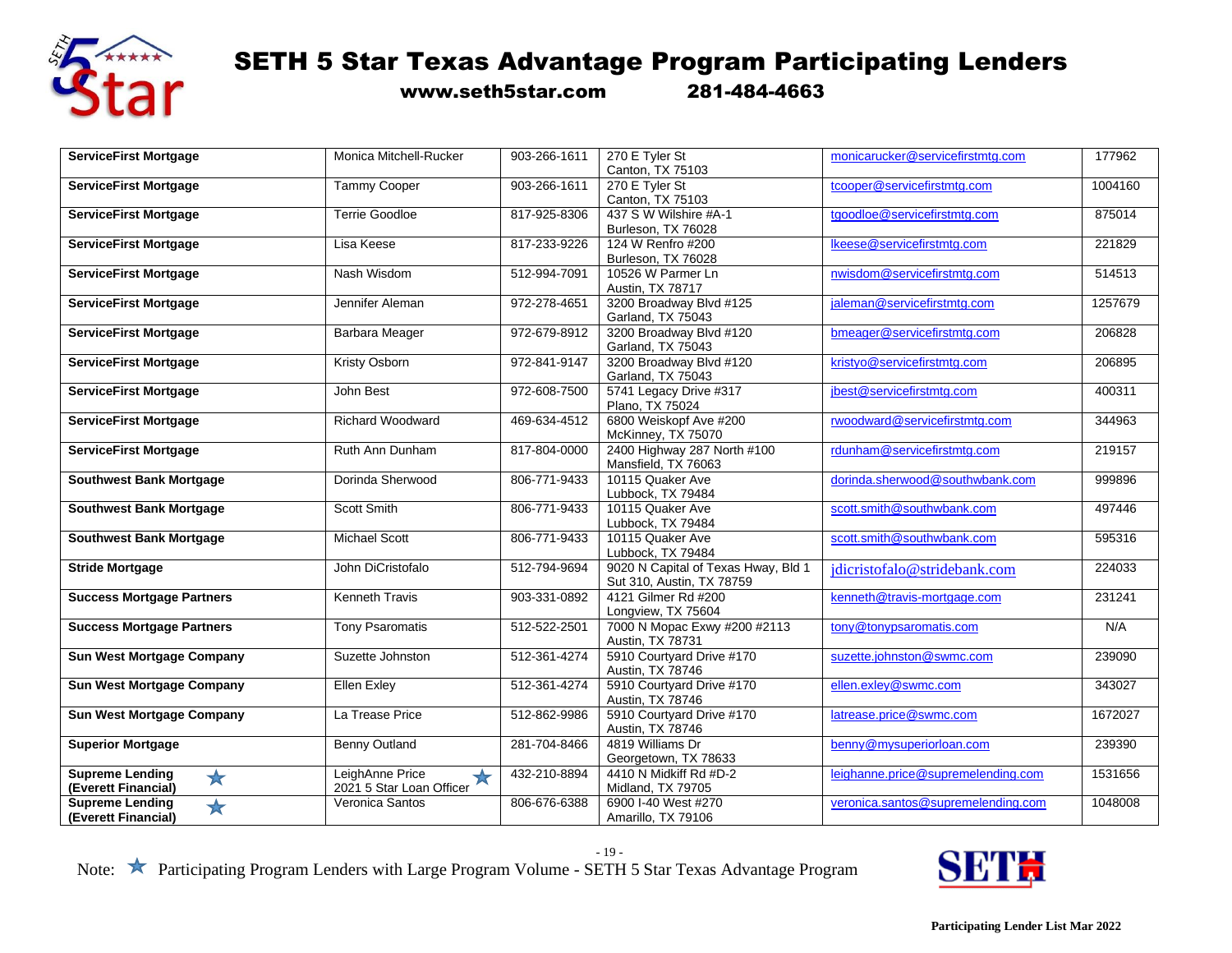

www.seth5star.com 281-484-4663

| <b>Supreme Lending</b><br>★                                 | <b>Adam Wolters</b>                    | 281-733-4243 | 22762 Westheimer Pkwy #550A                  | adam.wolters@supremelending.com     | 1019205 |
|-------------------------------------------------------------|----------------------------------------|--------------|----------------------------------------------|-------------------------------------|---------|
| (Everett Financial)                                         |                                        |              | Katy, TX 77450                               |                                     |         |
| <b>Supreme Lending</b><br>★                                 | Kim Harwell                            | 281-883-0054 | 24614 Kingsland Blvd                         | kim.harwell@supremelending.com      | 1715549 |
| (Everett Financial)                                         |                                        |              | Katy, TX 77494                               |                                     |         |
| <b>Supreme Lending</b><br>$\bigstar$                        | Chris McDonald                         | 281-883-0053 | 24614 Kingsland Blvd                         | chris.mcdonald@supremelending.com   | 1589063 |
| (Everett Financial)                                         |                                        |              | Katy, TX 77494                               |                                     |         |
| <b>Supreme Lending</b><br>★                                 | Gabe Cardena<br>$\bigstar$             | 281-616-9116 | 16000 Park Ten Place #102                    | gabe.cardenas@supremelending.com    | 224789  |
| (Everett Financial)                                         | 2021 5 Star Loan Officer               |              | Houston, TX 77084                            |                                     |         |
| <b>Supreme Lending</b><br>$\bigstar$                        | Camilo Gutierrez                       | 832-969-2696 | 9720 Cypresswood Dr #350                     | camilo.qutierrez@supremelending.com | 221404  |
| (Everett Financial)                                         | 2021 5 Star Loan Officer               |              | Houston, TX 77070                            |                                     |         |
| <b>Supreme Lending</b><br>★                                 | Denise Tomasini<br>★                   | 281-968-3657 | 16000 Park Ten Place #102                    | denise.tomasini@supremelending.com  | 220553  |
| (Everett Financial)                                         | 2021 5 Star Loan Officer               |              | Houston, TX 77084                            |                                     |         |
| <b>Supreme Lending</b>                                      | <b>Franky Bonilla</b>                  | 281-899-5418 | 9720 Cypresswood #350                        | franky.bonilla@supremelending.com   | 216607  |
| $\bigstar$<br>(Everett Financial)                           | 2021 5 Star Loan Officer               |              | Houston, TX 77070                            |                                     |         |
| <b>Supreme Lending</b>                                      | Ana Hernandez                          | 972.546.4052 | 16775 Addison Rd #201                        | ana.hernandez@supremelending.com    | 442479  |
| ★<br>(Everett Financial)                                    |                                        |              | Addison, TX 75001                            |                                     |         |
| <b>Supreme Lending</b>                                      | Eric Armendariz                        | 214-964-9636 | 14841 N Dallas Pkwy #250                     | eric.armendariz@supremelending.com  | 176768  |
| ★<br>(Everett Financial)                                    |                                        |              | Dallas, TX 75254                             |                                     |         |
| <b>Supreme Lending</b>                                      | Chris Brancato                         | 972-447-5516 | 14841 N Dallas Pkwy #250                     | chris.brancato@supremelending.com   | 283469  |
| ★<br>(Everett Financial)                                    | $\bigstar$<br>2021 5 Star Loan Officer |              | Dallas, TX 75254                             |                                     |         |
| <b>Supreme Lending</b>                                      | <b>Brenn Miller</b>                    | 214-580-3015 | 14841 N Dallas Pkwy #250                     | brenn.miller@supremelending.com     | 1455506 |
| $\bigstar$<br>(Everett Financial)                           |                                        |              | Dallas, TX 75254                             |                                     |         |
|                                                             |                                        | 972-447-5565 |                                              | molly.lawson@supremelending.com     | 496895  |
| <b>Supreme Lending</b><br>$\bigstar$<br>(Everett Financial) | Molly Lawson                           |              | 14841 N Dallas Pkwy #250<br>Dallas, TX 75254 |                                     |         |
|                                                             |                                        |              | 14841 N Dallas Pkwy #250                     |                                     |         |
| <b>Supreme Lending</b><br>★                                 | <b>Hugo Erives</b>                     | 469-917-5350 |                                              | hugo.erives@supremelending.com      | 1572608 |
| (Everett Financial)                                         |                                        |              | Dallas, TX 75254                             |                                     | 1414612 |
| <b>Supreme Lending</b><br>★                                 | <b>Brian Phillips</b>                  | 469-246-1103 | 2745 N. Dallas Pkwy #410                     | brian.phillips@supremelending.com   |         |
| (Everett Financial)                                         |                                        |              | Plano, TX 75093                              |                                     |         |
| <b>Supreme Lending</b><br>$\bigstar$                        | <b>Marc Starr</b>                      | 972-918-0404 | 4700 Dexter Dr #200                          | marc.starr@supremelending.com       | 621782  |
| (Everett Financial)                                         |                                        |              | Plano, TX 75093                              |                                     |         |
| <b>Supreme Lending</b><br>★                                 | <b>Matthew McGuire</b>                 | 972-479-5125 | 212 E Broadway St                            | matthew.mcguire@supremelending.com  | 620899  |
| (Everett Financial)                                         |                                        |              | Prosper, TX 75078                            |                                     |         |
| <b>Supreme Lending</b><br>$\bigstar$                        | <b>Robert Duppstadt</b>                | 817-424-5995 | 5592 Davis Blvd #100                         | robert.duppstadt@supremelending.com | 884442  |
| (Everett Financial)                                         |                                        |              | N Richland Hills, TX 76180                   |                                     |         |
| <b>Supreme Lending</b><br>$\bigstar$                        | Pam Anderson                           | 817-741-7536 | 131 Quest Ct                                 | pam.anderson@supremelending.com     | 230875  |
| (Everett Financial)                                         |                                        |              | Keller, TX 76248                             |                                     |         |
| <b>Supreme Lending</b><br>$\bigstar$                        | Jacque Murley                          | 469-661-0223 | 6905 Stonewall Street #A                     | jacque.murley@supremelending.com    | 365334  |
| (Everett Financial)                                         |                                        |              | Greenville, TX 75402                         |                                     |         |
| <b>Supreme Lending</b><br>★                                 | Kerra Garcia                           | 361-510-8603 | 509 Lawrence St #201                         | kerra.garcia@supremelending.com     | 184404  |
| (Everett Financial)                                         |                                        |              | Corpus Christi, TX 78401                     |                                     |         |
| <b>Supreme Lending</b><br>★                                 | Mary Stephens                          | 512-415-0595 | 3520 Executive Center Dr #300                | mary.stephens@supremelending.com    | 234442  |
| (Everett Financial)                                         |                                        |              | Austin, TX 78731                             |                                     |         |
| <b>Summit Mortgage Corporation</b>                          | Evan Jansen                            | 720-200-9480 | 8725 West 14th Ave #200                      | eiansen@summit-mortgage.com         | 128384  |
|                                                             |                                        |              | Lakewood, CO 80215                           |                                     |         |
| <b>Summit Mortgage Corporation</b>                          |                                        |              |                                              |                                     |         |
|                                                             | <b>Michael Bell</b>                    | 719-344-8085 | 1001 Bannock St #120                         | mbell@summit-mortgage.com           | 1420600 |

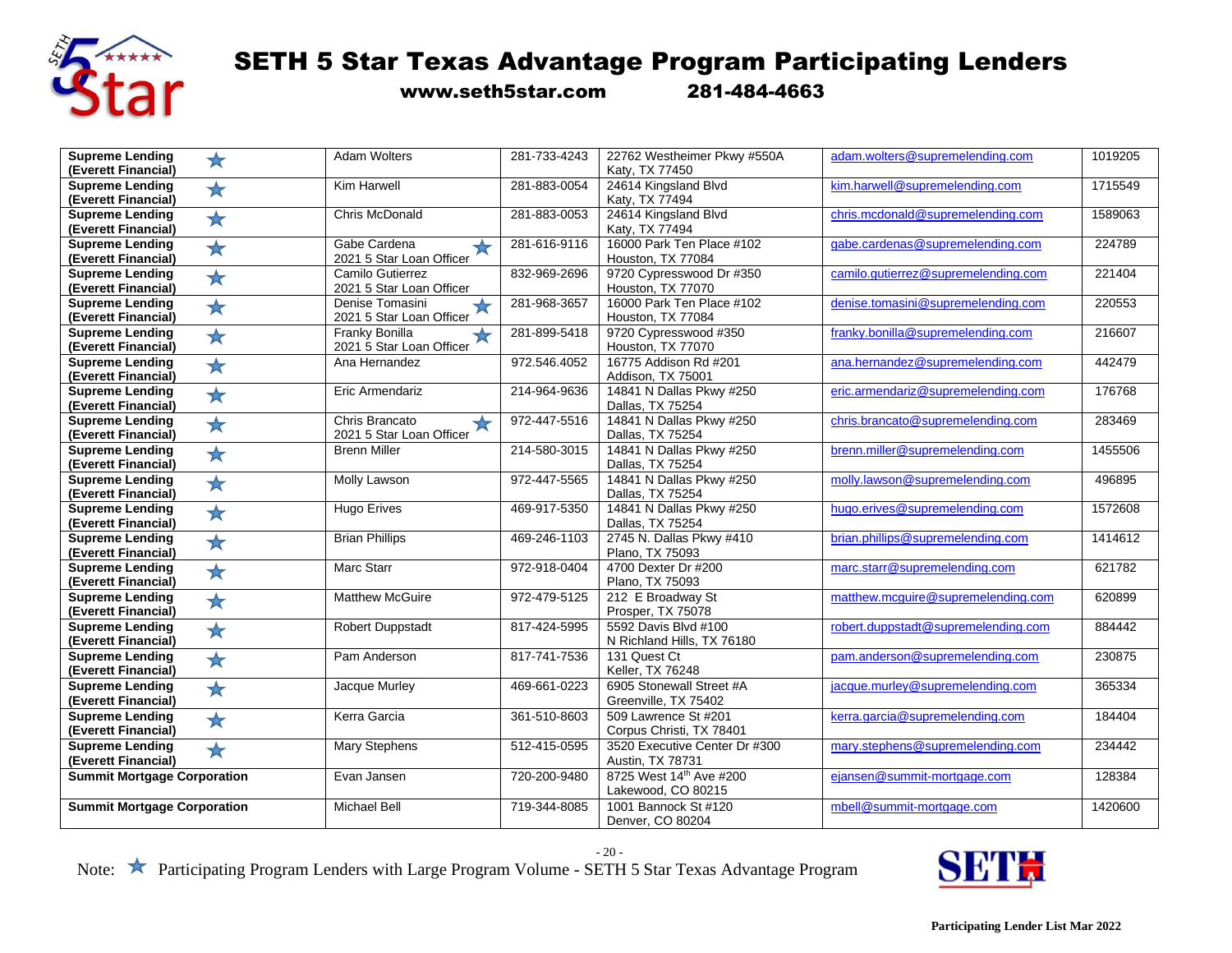

www.seth5star.com 281-484-4663

| <b>Summit Mortgage Corporation</b>         | <b>Bill Zimmerman</b>    | 208-929-0002 | 4700 North Cloverdale Rd #102<br>Boise, ID 83713          | billz@summit-mortgage.com            | 3773    |
|--------------------------------------------|--------------------------|--------------|-----------------------------------------------------------|--------------------------------------|---------|
| The Federal Savings Bank                   | George Lourigan          | 512-717-0401 | 3613 Williams Dr #602                                     | glourigan@thefederalsavingsbank.com  | 1309812 |
|                                            |                          |              | Georgetown, TX 78628                                      |                                      |         |
| The Federal Savings Bank                   | <b>Jeff Mirabelle</b>    | 512-813-1895 | 11211 Taylor Draper Ln #203<br>Austin, TX 78759           | jmirabelle@thefederalsavingsbank.com | 264517  |
| The Kelso Group powered by APM             | Chris Kelso              | 713-256-9138 | 9601 Katy Freeway #420<br>Houston, TX 77024               | Chris.kelso@apmortgage.com           | 158229  |
| The Kelso Group powered by APM             | Donnet Swaby             | 201-982-1629 | 9945 Barker Cypress #215<br>Cypress, TX 77433             | Donnet.swaby@apmortgage.com          | 1929422 |
| The Kelso Group powered by APM             | <b>Tavarize Kendrick</b> | 713-416-4799 | 25807 Westheimer Parkway #240<br>Katy, TX 77494           | Tavarize.kendrick@apmortgage.com     | 640107  |
| <b>Thrive Mortgage</b>                     | <b>Tony Abbas</b>        | 832-715-2975 | 2825 Wilcrest Dr #172<br>Houston, TX 77042                | tony.abbas@thrivemortgage.com        | 882559  |
| <b>Thrive Mortgage</b>                     | Karen Trevino            | 512-843-8448 | 4819 Williams Dr<br>Georgetown, TX 78633                  | karen.trevino@thrivemortgage.com     | 278552  |
| <b>Union Home Mortgage</b>                 | Michelle Thompson        | 832-210-0734 | 24900 Pitkin Rd #308<br>Spring, TX 77386                  | mthompson@unionhomemortgage.com      | 184164  |
| <b>Union Home Mortgage</b>                 | <b>Gail Brittian</b>     | 832-410-4271 | 18001 Highway 105 W #109<br>Montgomery, TX 77356          | gbrittian@unionhomemortgage.com      | 365334  |
| <b>Union Home Mortgage</b>                 | Brian L Smith            | 512-523-6239 | 12600 Hill Country Blvd #R-275 #215<br>Bee Cave, TX 78738 | blsmith@unionhomemortgage.com        | 298917  |
| <b>University Lending Group</b>            | <b>Charles Beasley</b>   | 832-588-1799 | 23603 W Fernhurst Dr #2103<br>Katy, TX 77494              | cbeasley@university-lending.com      | 820701  |
| <b>US Mortgage Corporation</b>             | <b>Nancy Miller</b>      | 918-806-8200 | 8282 South Memorial Drive #401<br>Tulsa, OK 74133         | nancy.miller@usmortgage.com          | 305434  |
| <b>Village Express Home Loans</b>          | <b>Tomekia Hunt</b>      | 254-338-7222 | 2000 Highland Village Rd #B<br>Highland Village, TX 75077 | thunt@villageexp.com                 | 142687  |
| <b>Village Express Home Loans</b>          | Darren Speck             | 972-567-0835 | 2000 Highland Village Rd #B<br>Highland Village, TX 75077 | dspeck@villageexp.com                | 241207  |
| <b>Wallick &amp; Volk Mortgage Lending</b> | Jane Gregg               | 979-690-1779 | 4090 State Hwy 6 South<br>College Station, TX 77845       | jane.gregg@wvmb.com                  | 608394  |
| <b>Wallick &amp; Volk Mortgage Lending</b> | <b>Traci Green</b>       | 361-576-9889 | 5003-A John Stockbauer St<br>Victoria, TX 77904           | traci.green@wvmb.com                 | 621856  |
| <b>Verity Mortgage</b>                     | <b>Randi Mills</b>       | 214-507-6601 | 16970 Dallas Pkwy #401<br>Dallas, TX 75248                | randi@veritymortgage.com             | 418434  |
| <b>VIP Mortgage</b>                        | Andrew Ibarra            | 210-926-9100 | 2722 W Bitters Rd #115<br>San Antonio, TX 78248           | anderwibarra@vipmtg.com              | 1775931 |
| <b>VIP Mortgage</b>                        | Joseph Bass              | 817-201-3550 | 2722 W Bitters Rd #115<br>San Antonio, TX 78248           | joebass@vipmtg.com                   | 621512  |
| <b>VIP Mortgage</b>                        | Jason Anderson           | 210-326-9948 | 2722 W Bitters Rd #115<br>San Antonio, TX 78248           | janderson@vipmtg.com                 | 1432776 |
| <b>VIP Mortgage</b>                        | Jimmy Salas              | 210-980-0670 | 2722 W Bitters Rd #115<br>San Antonio, TX 78248           | jimmysalas@vipmtg.com                | 1894841 |